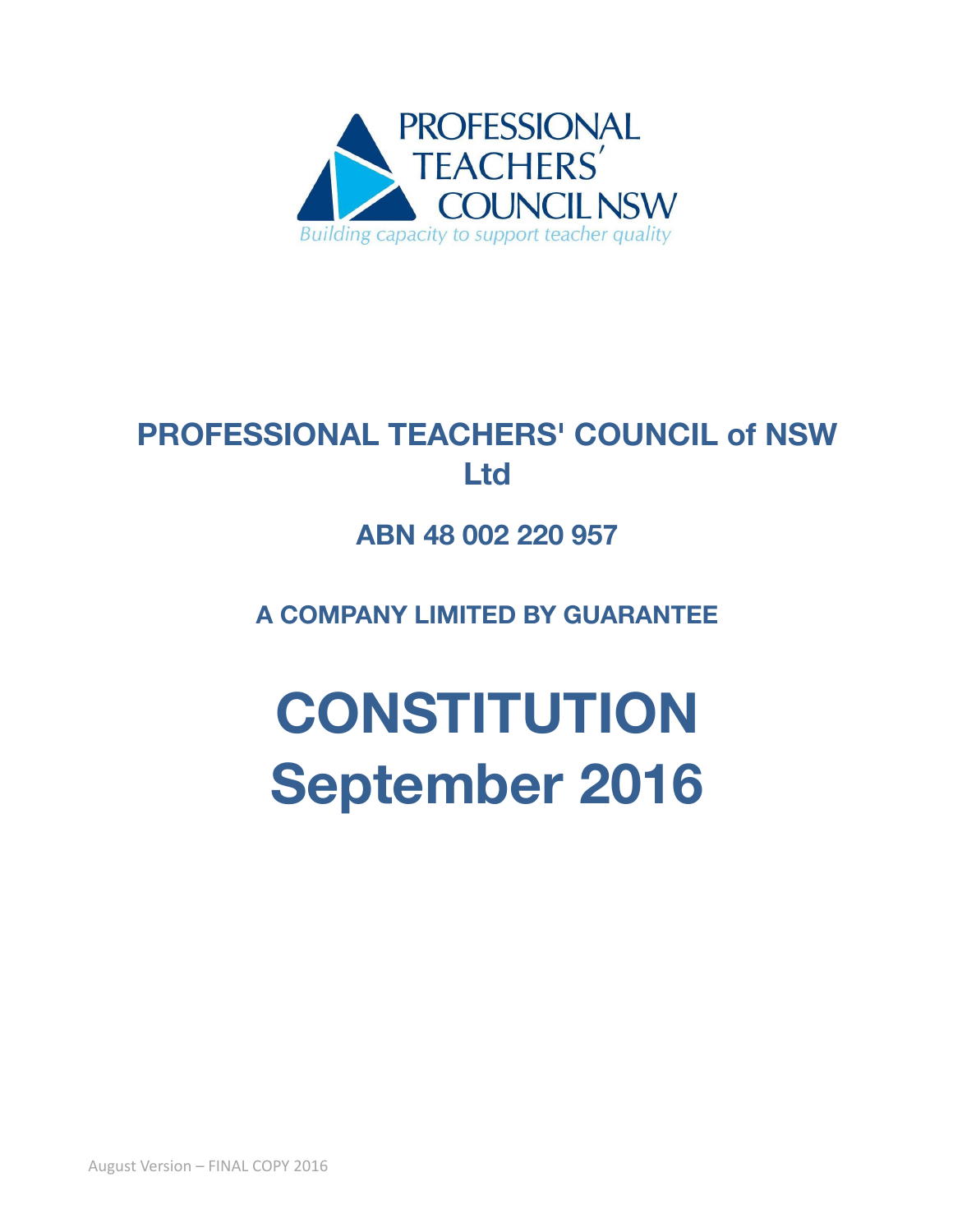

#### <span id="page-1-0"></span>Preamble

A company limited by guarantee is a specialised form of public company designed for non-profit organisations. In Australia companies limited by guarantee are subject to the *Corporations Act 2001* and administered to by the Australian Securities and Investments Commission (ASIC). Like incorporated associations, this legal structure designates an organisation as a separate legal entity. A company limited by guarantee can be sued, legally lease a property, enter into contracts or hold assets in its name.

The term company limited by guarantee refers to what occurs in the winding up of this type of company. The Members of a company limited by guarantee must specify the amount they are willing to contribute to the property of the company on its winding up and this will determine or limit the liability of the company's Members.

One of the key advantages of this legal form is that it allows the organisation to operate nationwide. The strict legal requirements of this structure might also provide potential donors, clients and business partners with confidence that the organisation is run according to stringent principles and acknowledged standards. Indeed, some types of organisations are required to have this structure by law. This legal structure is not one that should be entered into lightly, however, as its legal and administrational obligations are significant and may be too much of a burden to an organisation with limited resources.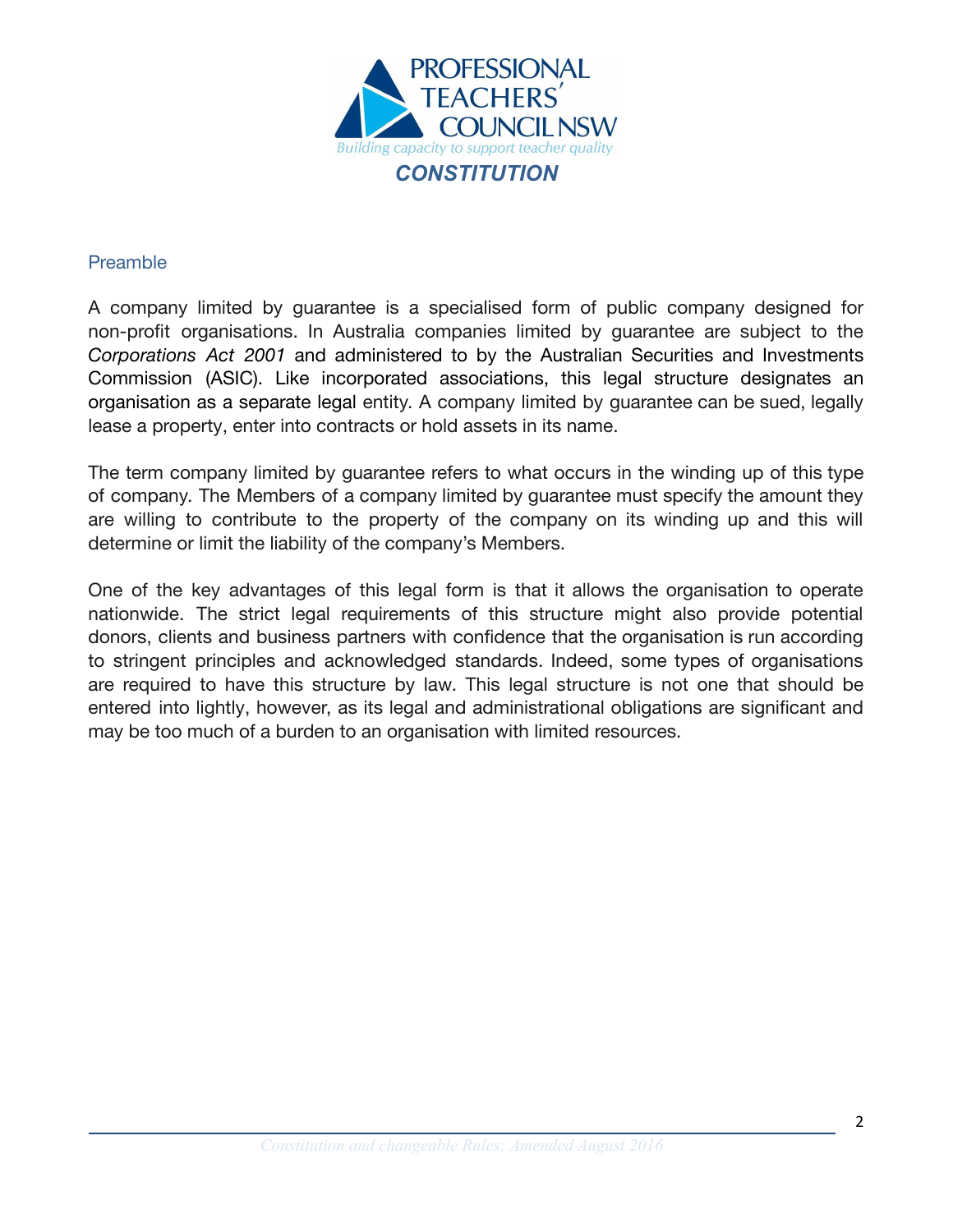

# <span id="page-2-0"></span>**[Contents](#page-2-0)**

| Preamble                                                       | $\overline{2}$ |
|----------------------------------------------------------------|----------------|
| <b>DEFINITIONS</b><br>1.                                       | 4              |
| 2. NAME                                                        | 5              |
| 3. OBJECTS OF THE PROFESSIONAL TEACHERS' COUNCIL               | 5              |
| 4. MEMBERSHIP OF THE PROFESSIONAL TEACHERS' COUNCIL            | 6              |
| 4.1 Full membership of the Professional Teachers' Council      | 6              |
| 4.2 Associate membership of the Professional Teachers' Council | 6              |
| 4.3 Application for membership                                 | $\overline{7}$ |
| 4.4 Cessation of membership                                    | $\overline{7}$ |
| 4.5 Membership entitlements not transferable                   | 8              |
| 4.6 Resignation of membership                                  | 8              |
| 4.7 Register of Members                                        | 8              |
| 4.8 Membership Fees                                            | 9              |
| 4.9 Members' liabilities                                       | 9              |
| 5. THE BOARD OF DIRECTORS                                      | 9              |
| 5.1 Powers of the Board of Directors                           | 9              |
| 5.2 Composition and membership of Board of Directors           | 10             |
| 5.3 Election of Board of Directors                             | 11             |
| 5.4 Secretary                                                  | 11             |
| 5.5 Treasurer                                                  | 12             |
| 5.6 Executive Officer                                          | 12             |
| 5.7 Casual vacancies                                           | 13             |
| 5.8 Removal of a Director                                      | 13             |
| 5.9 Right of reply re clause 5.9                               | 14             |
|                                                                |                |

3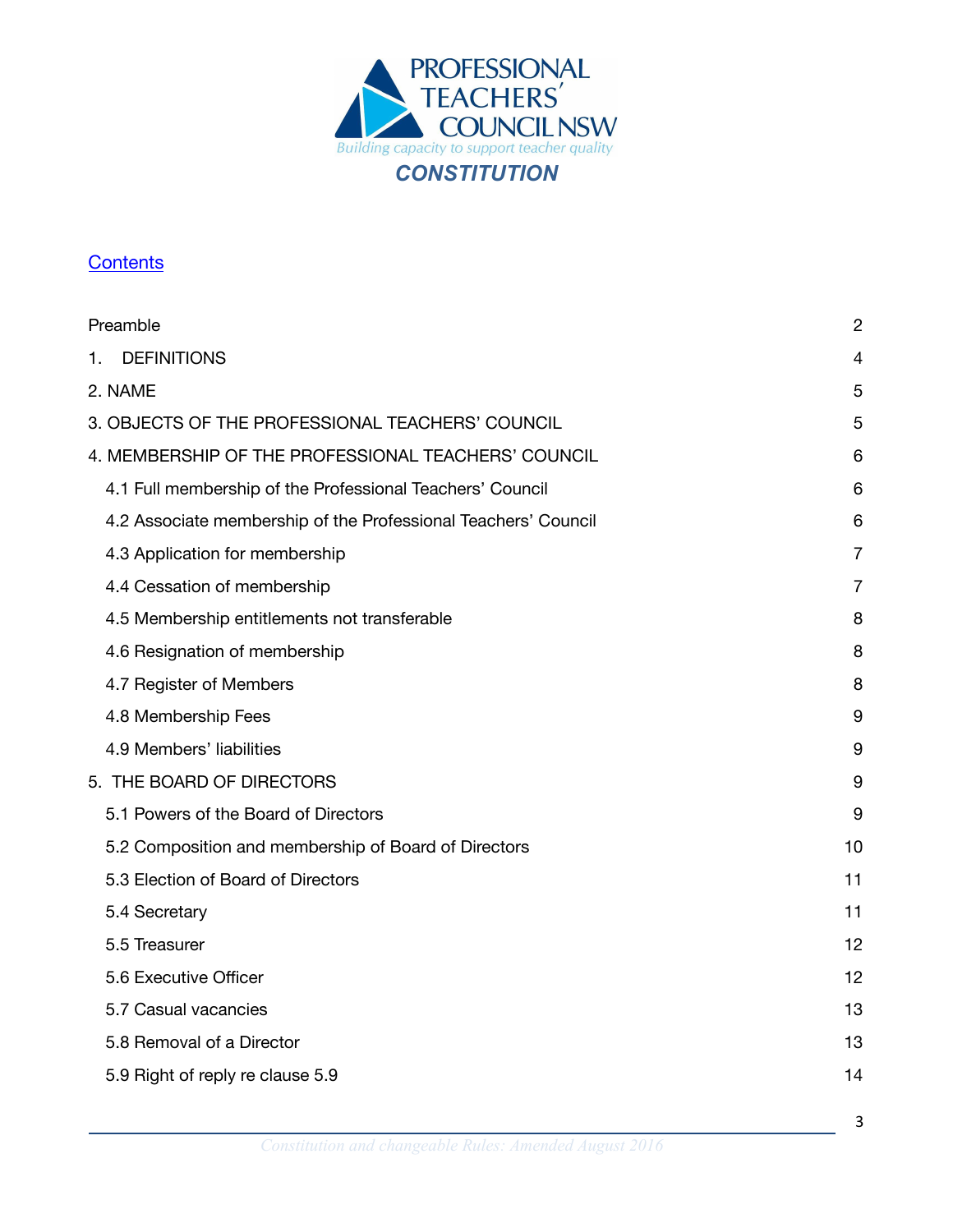

| 5.10 Board of Director meetings and quorum                    | 14 |
|---------------------------------------------------------------|----|
| 5.11 Delegation by the Board of Directors to committee        | 15 |
| 5.12 Voting and decisions                                     | 16 |
| 6. GENERAL MEETINGS                                           | 16 |
| 6.1 Annual General Meeting (AGM) – holding of                 |    |
| 6.2 Annual General Meeting (AGM) - calling of and business at | 16 |
| 6.3 Special General Meeting (SGM) - calling of                | 17 |
| 6.4 Notice of General Meeting                                 | 17 |
| 6.5 Quorum for general meetings                               | 18 |
| 6.6 Presiding Director                                        | 18 |
| 6.7 Adjournment of General Meeting                            | 19 |
| 6.8 Making of decisions                                       | 19 |
| 6.9 Voting                                                    | 19 |
| 6.10 Proxy votes                                              | 20 |
| 6.11 Postal ballots                                           | 20 |
| 7. MISCELLANEOUS                                              | 20 |
| 7.1 Insurance                                                 | 20 |
| 7.2 Funds - source                                            | 21 |
| 7.3 Funds - management                                        | 21 |
| 7.4 Change of name, objects and constitution                  | 22 |
| 7.5 Custody of books                                          | 23 |
| 7.6 Inspection of books                                       | 23 |
| 7.7 Service of notices                                        | 23 |
| 7.8 Financial year                                            | 24 |
| 7.9 Patron                                                    | 24 |
| 8. AUDIT                                                      | 24 |
| 9. COMPLAINTS                                                 | 24 |
|                                                               | 4  |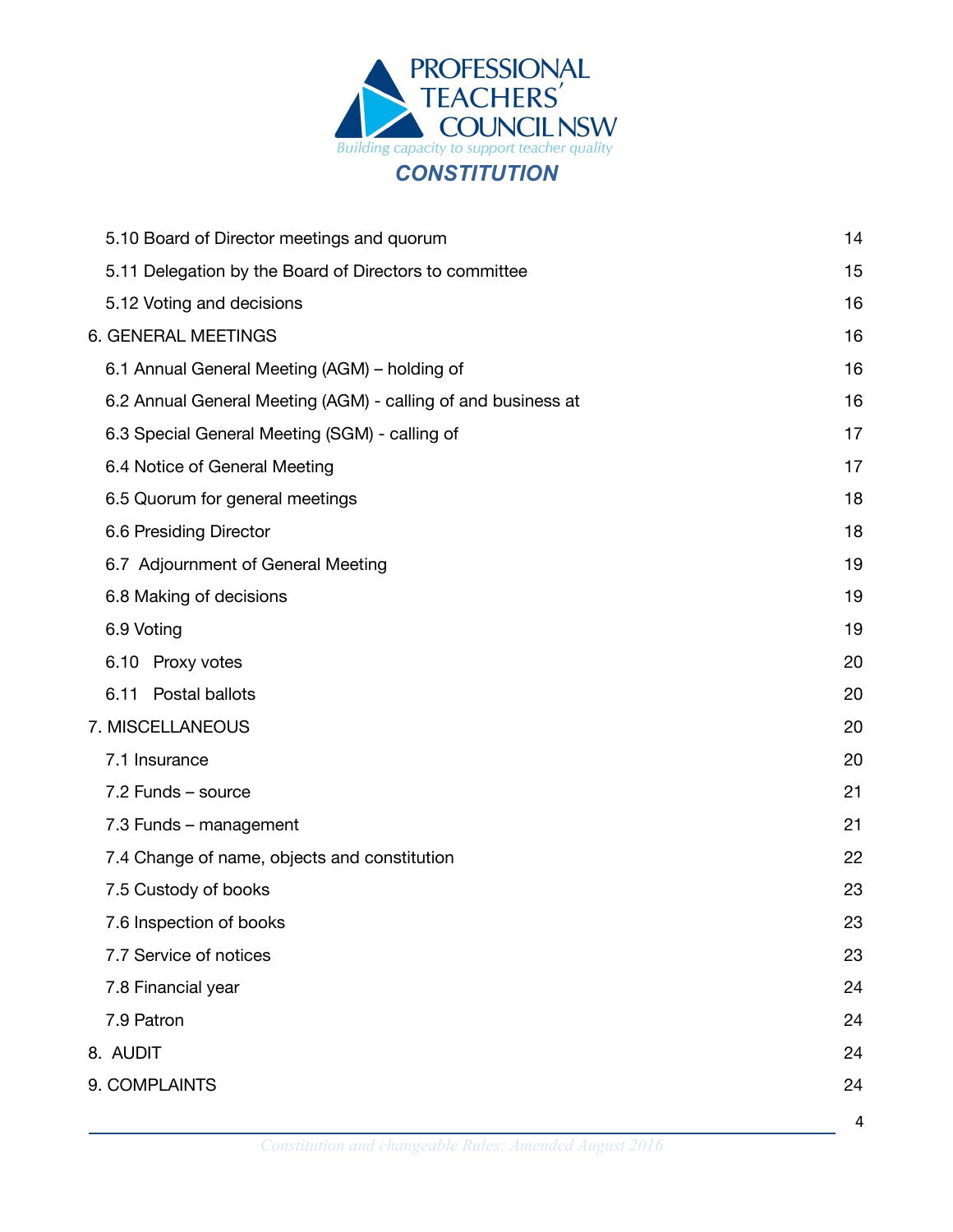

| 10. MEDIATION                  | 26 |
|--------------------------------|----|
| 11. DISSOLUTION AND WINDING UP | 27 |
| Appendix 1.                    | 28 |
| Appendix 2.                    | 29 |
| Appendix 3.                    | 31 |

#### <span id="page-4-0"></span>*1.* DEFINITIONS

#### 1.1 In this constitution

- *Board* means the Directors assembled as the Board of the Professional Teachers' Council of NSW Ltd.
- *Company* means the Professional Teachers' Council of NSW Ltd ABN 48 002 220 957
- **Secretary** means the person holding office under this constitution as Secretary of the Professional Teachers' Council of NSW Ltd.
- **Member** means a professional teacher association in NSW or another group approved by the Board of the Professional Teachers' Council of NSW Ltd.
- *Special General Meeting* means a General Meeting of the Professional Teachers' Council of NSW Ltd other than an Annual General Meeting.
- *the Act* means the Corporations Act 2001.

1.2 In this constitution:

a reference to a function includes a reference to a power, authority and duty, and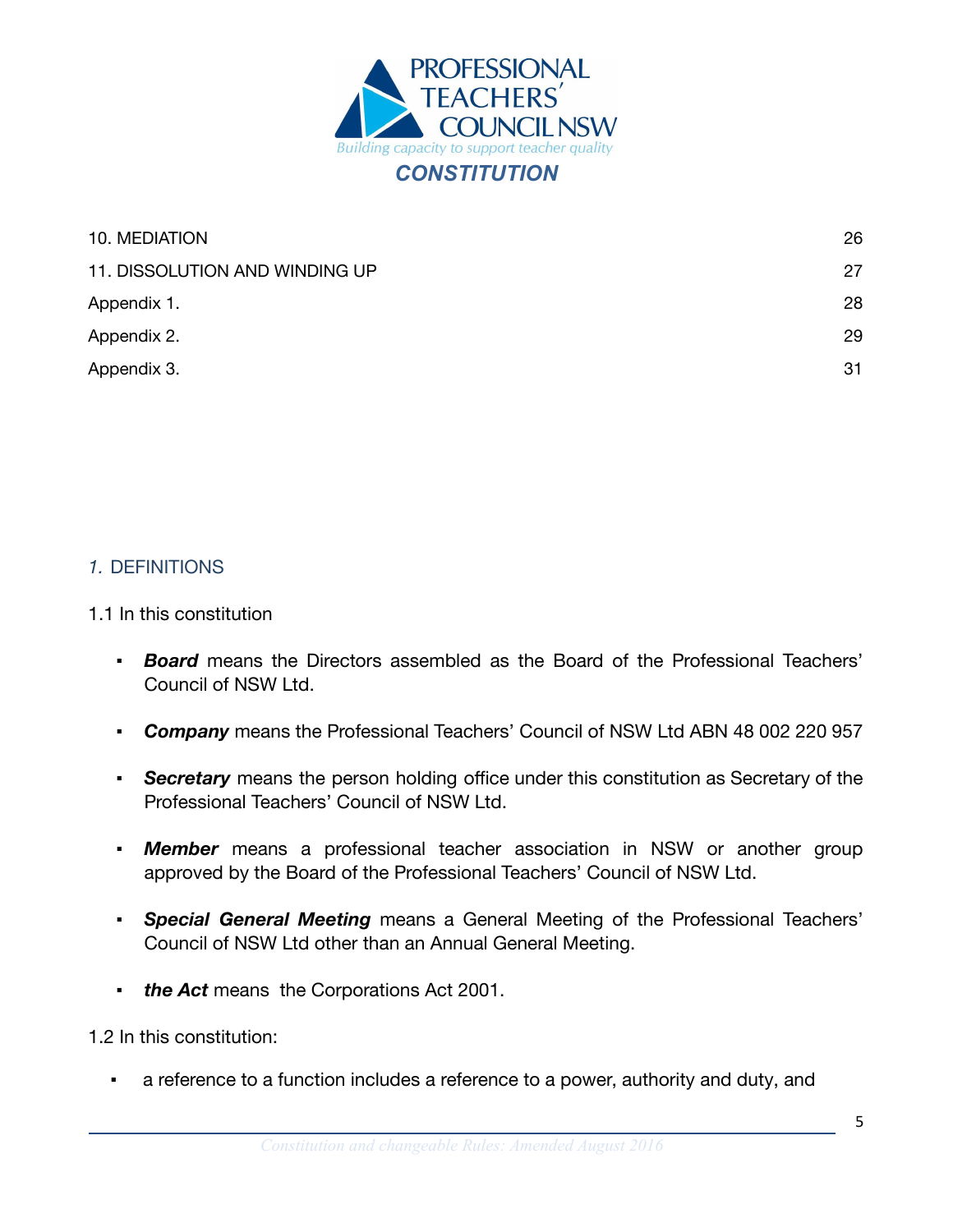

a reference to the exercise of a function includes, if the function is a duty, a reference to the performance of the duty.

1.3 The provisions of the *[Interpretation](http://www.legislation.nsw.gov.au/xref/inforce/?xref=Type%3Dact%20AND%20Year%3D1987%20AND%20no%3D15&nohits=y) Act 1987* apply to and in respect of this constitution in the same manner as those provisions would so apply if this constitution were an instrument made under the Act.

**[Top](#page-2-0)** 

# <span id="page-5-0"></span>2. NAME

The name of the company shall be the *Professional Teachers' Council of NSW Ltd* hereafter referred to as the **Professional Teachers' Council**.

# <span id="page-5-1"></span>3. OBJECTS OF THE PROFESSIONAL TEACHERS' COUNCIL

The objects of the Professional Teachers' Council are to:

3.1 act generally as a representative for Member professional teacher associations and associate Members in matters aimed at promoting the professionalism of teachers and the quality of teaching and learning in NSW and Australia.

3.2 provide an independent and non-partisan forum for the discussion of education policy by teachers at all levels of the education system, early childhood to tertiary in both government and non-government sectors, in all key learning, cross-curricula and leadership areas.

3.3 serve the needs of and to represent its Members by providing a united voice on educational issues with access to and influence on the processes of educational decision-making at all levels.

3.4 link and support Member associations through co-operative effort and individual involvement.

3.5 provide effective administrative services and support in a recognisable location while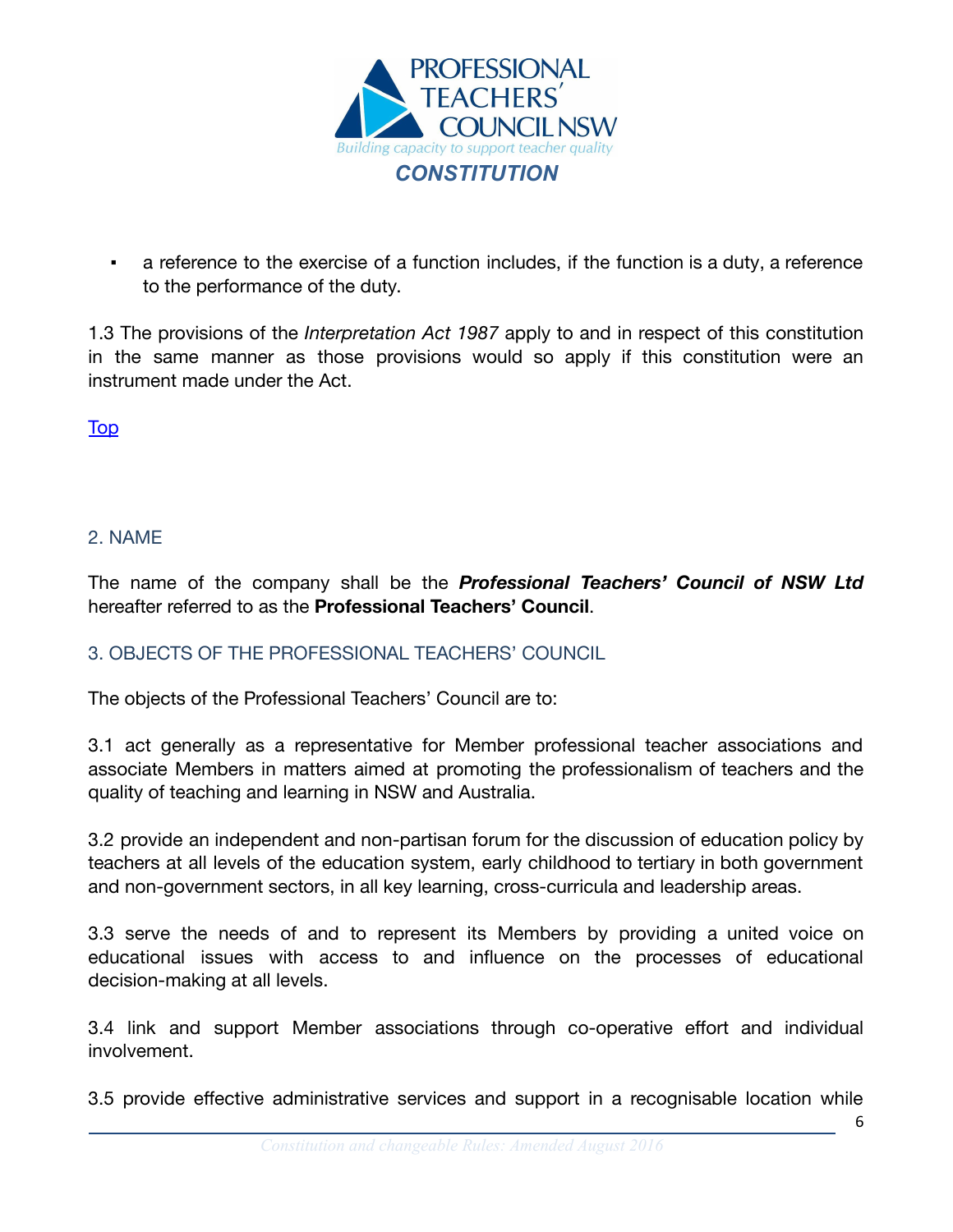

affirming the importance of the professional expertise and the unique role of Member professional teacher associations in education.

3.6 promote the further education and professional growth of teachers through the provision of leadership and professional learning opportunities.

3.7 take an active part in planning, implementing, and evaluating curriculum changes in the educational system for New South Wales and Australia.

3.8 promote co-operation between and undertake liaison with similar Associations generally within Australia and countries overseas.

3.9 hold or arrange competitions and provide or contribute towards the provision of prizes, awards and distinctions in connection therewith. Provided that no Member of the Professional Teachers' Council shall receive any prize, award or distinction of monetary value except as a successful competitor at any competition held or promoted by the Professional Teachers' Council.

[Top](#page-2-0)

#### <span id="page-6-0"></span>4. MEMBERSHIP OF THE PROFESSIONAL TEACHERS' COUNCIL

#### <span id="page-6-1"></span>*4.1 Full membership of the Professional Teachers' Council*

4.1.1 shall be subject to the approval of the Board of Directors, and is open to professional teacher associations whose Members are engaged in any teaching activities in Australia.

4.1.2 includes voting rights.

#### <span id="page-6-2"></span>*4.2 Associate membership of the Professional Teachers' Council*

4.2.1 may be approved by the Board of Directors and applications (see Appendix 2) may be accepted from:

4.2.1.1 special purpose groups that are associated with education and formed with relevance to

the teaching profession.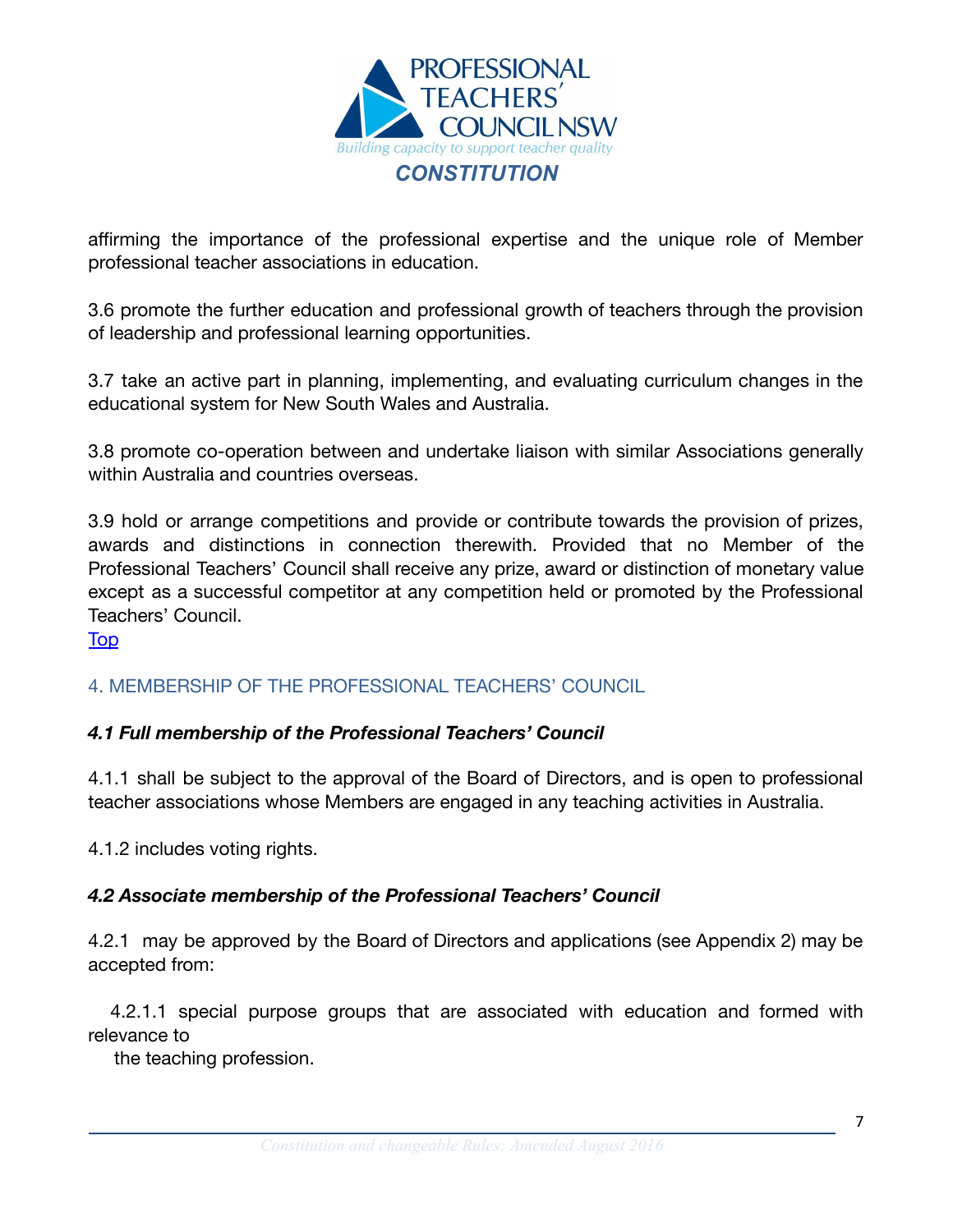

4.2.2 does not include voting rights.

# <span id="page-7-0"></span>*4.3 Application for membership*

4.3.1 an application of an association for membership of the Professional Teachers' Council: 4.3.1.1 must be made by the President of the association in writing in the form set out in

Appendix 1 to this constitution, and

4.3.1.2 must be lodged with the Secretary of the Professional Teachers' Council.

4.3.2 As soon as practicable after receiving an application for membership, the Secretary must refer the application to the Board of Directors that will determine whether to approve or to reject the application.

4.3.3 As soon as practicable after the Board of Directors makes that determination, the Secretary must:

4.3.3.1 notify the applicant, in writing, that the Board approved or rejected the application

(whichever is applicable), and

4.3.3.2 if the Board approved the application, the Secretary will request that the applicant pay (within the period of 28 days after receipt by the applicant of the notification) the sum payable under this constitution by a Member as entrance fee and annual subscription.

4.3.4 The Secretary must, on payment by the applicant of the amounts referred to in sub-clause 4.3.3.2 within the period referred to in that provision, enter or cause to be entered the applicant's name in the register of Members and, on the name being so entered, the applicant becomes a Member of the Professional Teachers' Council.

#### <span id="page-7-1"></span>*4.4 Cessation of membership*

4.4.1 an association ceases to be a Member of the Professional Teachers' Council if the association:

4.4.1.1 ceases to operate, or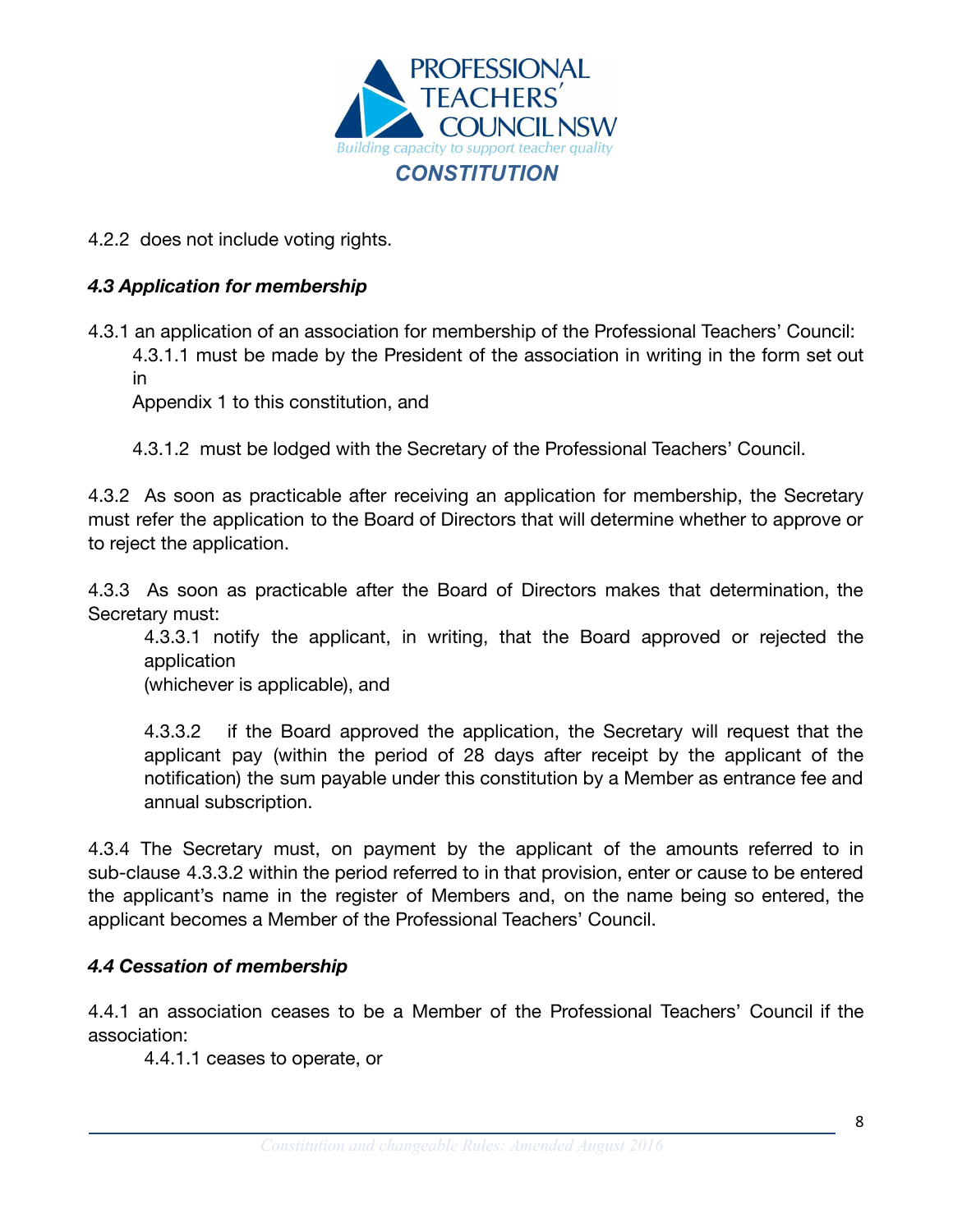

#### 4.4.1.2 resigns membership, or

4.4.1.3 fails to pay the required membership fees within the specified 28 days, and after a default notice has been sent by the Secretary, or

4.4.1.4 willfully refuses or neglects to comply with the provisions of the constitution of the Professional Teachers' Council, or

4.4.1.5 shall be guilty of any conduct that in the opinion of the Board of Directors is unbecoming of a Member or prejudicial to the interest of the Professional Teachers' Council. In such situations the Board of Directors shall have power by resolution to censure, suspend or expel the Member from the Professional Teachers' Council. Provided that at least one week before the meeting of the Board of Directors at which such a resolution is passed the Member shall have had notice of such meeting and of what is alleged against the Member and of the intended resolution and that the Member shall at such meeting and before the passing of such resolution have had the opportunity of giving orally or in writing any explanation or defense the Member may think fit.

#### <span id="page-8-0"></span>*4.5 Membership entitlements not transferable*

4.5.1 A right, privilege or obligation that an association has by reason of being a Member of the Professional Teachers' Council:

4.5.1.1 is not capable of being transferred or transmitted to another association, and

4.5.1.2 terminates on cessation of the association's membership.

#### <span id="page-8-1"></span>*4.6 Resignation of membership*

4.6.1 A Member of the Professional Teachers' Council may resign from membership of the Professional Teachers' Council by first giving to the Secretary written notice of at least one month (or such other period as the Board of Directors may determine) of the Member's intention to resign and, on the expiration of the period of notice, the Member ceases to be a Member.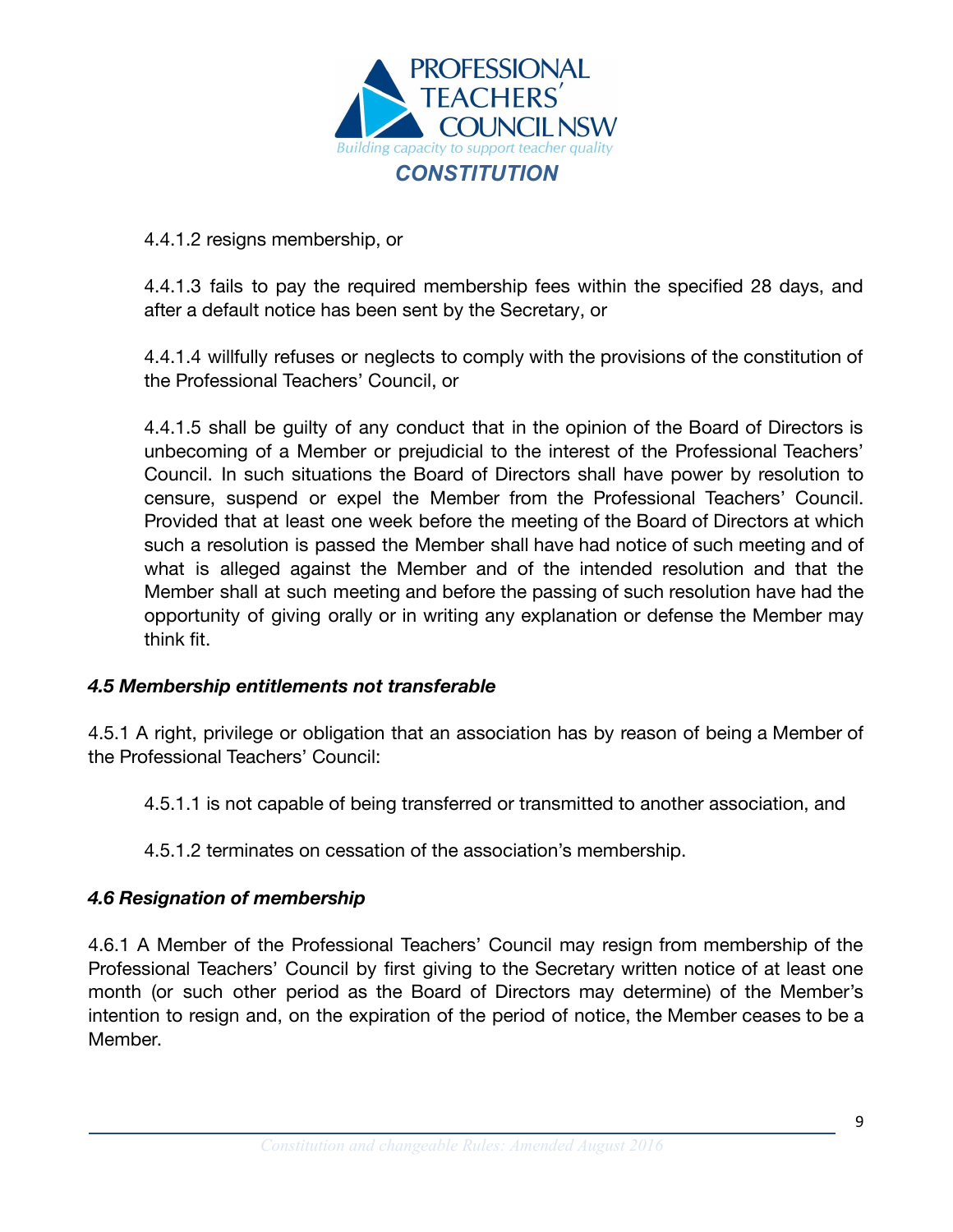

4.6.2 If a Member of the association ceases to be a Member under sub-clause 4.6.1, and in every other case where a Member ceases to hold membership, the Secretary must make an appropriate entry in the register of Members recording the date on which the Member ceased to be a Member and filing a copy of the written notice re cessation of membership.

# <span id="page-9-0"></span>*4.7 Register of Members*

4.7.1 The Secretary of the Professional Teachers' Council must establish and maintain a register of Members of the association specifying the name and postal or residential address of each association that is a Member of the Professional Teachers' Council together with the date on which the association became a Member.

4.7.2 the register of Members must be kept in New South Wales at the main premises of the Professional Teachers' Council.

4.7.3 the register of Members must be open for inspection, free of charge, by any Member of the Professional Teachers' Council at any reasonable hour.

4.7.4 A Member of the Professional Teachers' Council may obtain a copy of any part of the register on payment of a fee of not more than \$1 for each page copied.

4.7.5 If a Member requests that any information contained on the register about the Member (other than the Member's name) not be available for inspection that information must not be made available for inspection.

4.7.6 A Member must not use information about a person obtained from the register to contact or send material to the person.

#### <span id="page-9-1"></span>*4.8 Membership Fees*

4.8.1 The membership fees payable by Members of the Professional Teachers' Council shall be determined by the Board of Directors.

4.8.2 All membership fees shall become due and payable in advance on the 1st day of March in every year.

4.8.3 On payment of all arrears, a Member debarred from all privileges of membership as per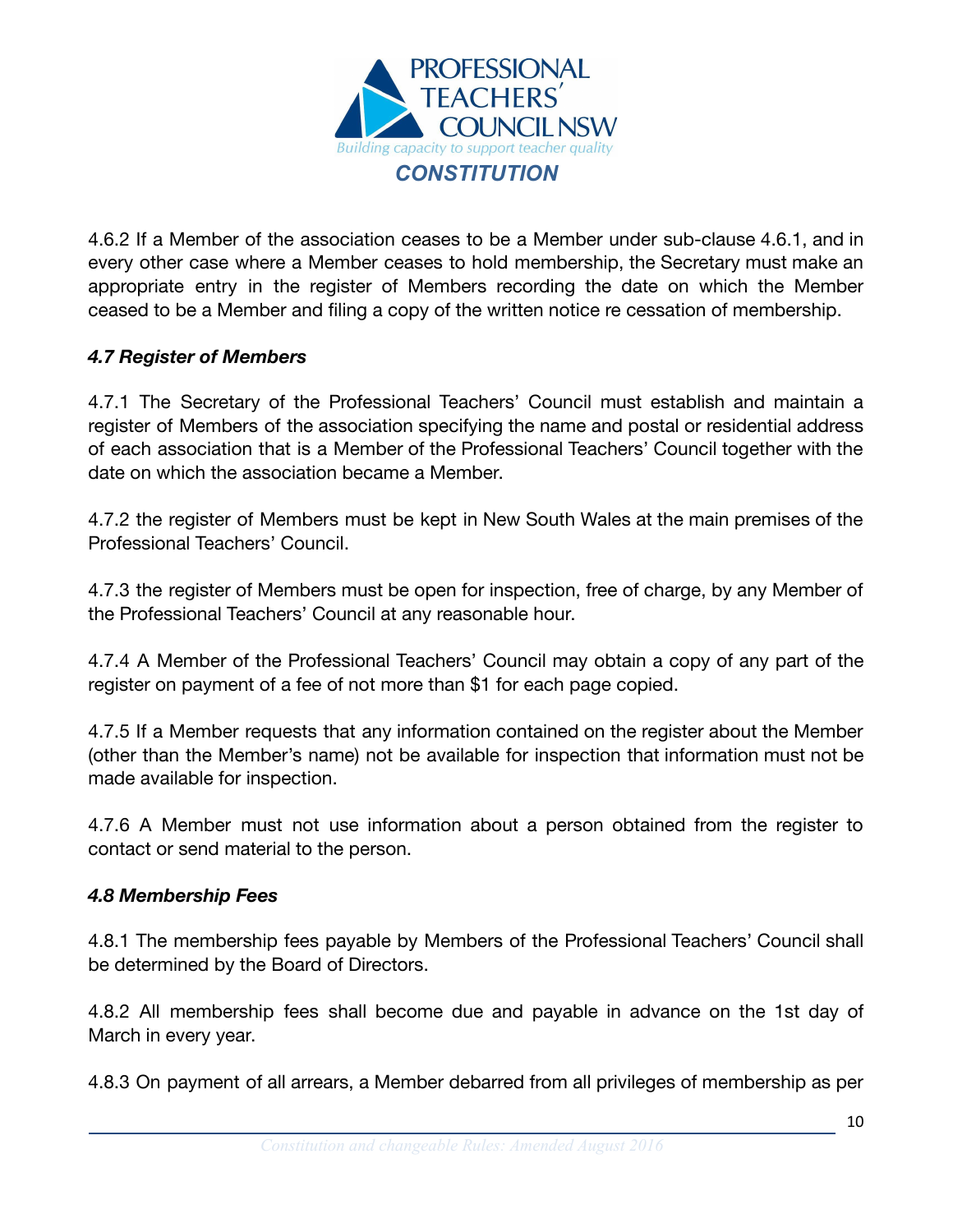

4.5.1.3 may be reinstated by resolution of the Board of Directors.

4.8.4 A Member may at any time by giving notice in writing to the Secretary resign their membership of the Professional Teachers' Council but shall continue liable for any membership fees and all arrears due and unpaid at the date of their resignation and for all other moneys due by them to the Professional Teachers' Council.

#### <span id="page-10-0"></span>*4.9 Members' liabilities*

4.9.1 the liability of the Members is limited.

4.9.2 Every Member of the Professional Teachers' Council undertakes to contribute to the property of the Professional Teacher's Association in the event of it being wound up while he or she is a Member or within one year after he or she ceases to be a Member for payment of the debts and liabilities of the Company (contracted before he or she ceases to be a Member) and of the costs charges and expenses of winding up and for the adjustment of the rights of the contributories among themselves such amount as may be required not exceeding one hundred dollars (\$100.00).

#### [Top](#page-2-0)

# <span id="page-10-1"></span>5. THE BOARD OF DIRECTORS

#### <span id="page-10-2"></span>*5.1 Powers of the Board of Directors*

Subject to the Act, the Regulation and this constitution and to any resolution passed by the Professional Teachers' Council in general meeting, the Board of Directors:

5.1.1 is to control and manage the affairs of the Professional Teachers' Council, and

5.1.2 may exercise all such functions as may be exercised by the Professional Teachers' Council, other than those functions that are required by this constitution to be exercised by a General Meeting of Members of the association, and

5.1.3 has power to perform all such acts and do all such things as appear to the Board of Directors to be necessary or desirable for the proper management of the affairs of the Professional Teachers' Council.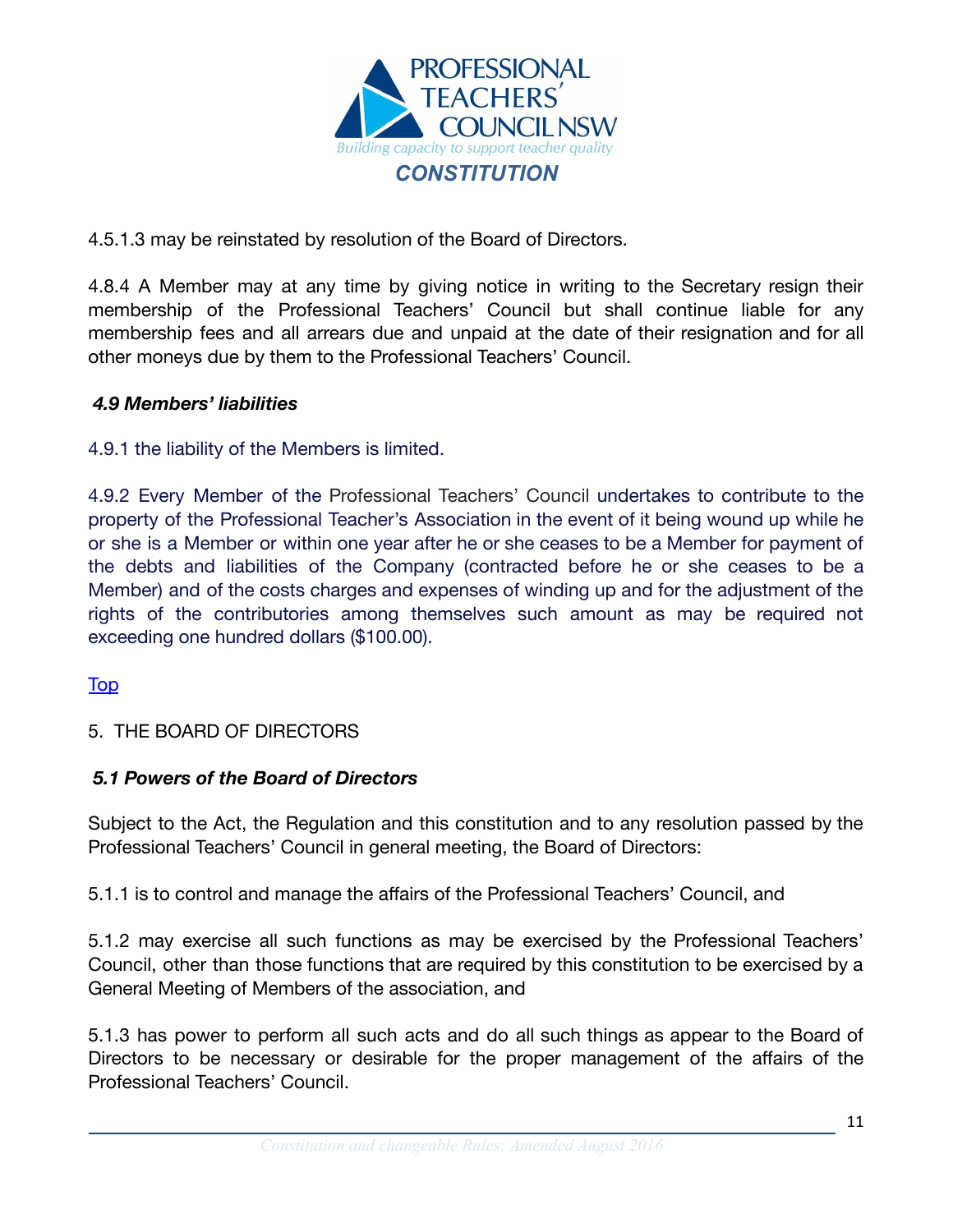

# <span id="page-11-0"></span>*5.2 Composition and membership of Board of Directors*

5.2.1 The Board of Directors consists of elected volunteers from the Professional Teachers' Council's member associations who hold full membership and are currently financial.

5.2.2 Associate membership does not entitle the affiliated organisations to nominate a person for election or to vote in the election.

5.2.3 the number of Directors to be elected is 17. A maximum of two individuals from each of the Professional Teachers' Council's member associations may be elected.

5.2.4 the office-bearers of the Professional Teachers' Council are as follows:

5.2.4.1 the President,

5.2.4.2 two Vice-presidents,

- 5.2.4.3 the Treasurer,
- 5.2.4.4 the Secretary.

and shall constitute the Executive Committee of the Professional Teachers' Council.

5.2.5 Each Director, subject to this constitution, is to hold office for two years but is eligible for re-election at an Annual General Meeting.

5.2.6 each year the fifty percent of Directors who have completed their two-year term of office will retire from the Professional Teachers' Council Board. Retiring Directors will be eligible to stand for re-election to the Board at the Annual General Meeting.

5.2.7 The Board shall have power at any time, and from time to time, to appoint by way of majority vote any person to the Board as an expert specialist (e.g. a solicitor or an accountant), either to fill a casual vacancy or as an addition to the existing Members of the Board. The so appointed Director shall hold office (subject to 5.3.6) only until the next Annual General Meeting.

5.2.8 The Professional Teachers' Council may from time to time by resolution passed at a General Meeting increase or reduce the number of Directors.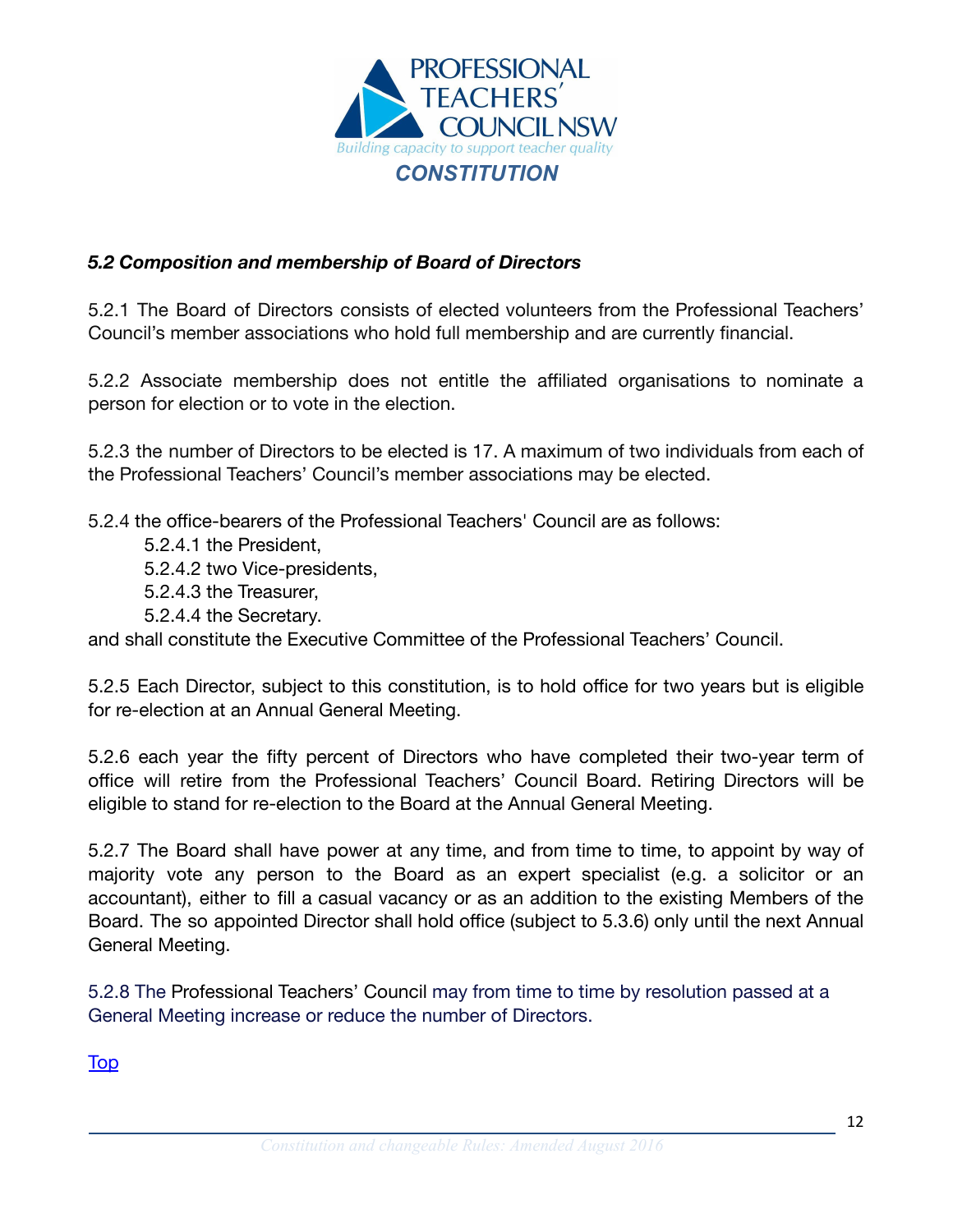

# <span id="page-12-0"></span>*5.3 Election of Board of Directors*

5.3.1 Nominations of candidates for election as a Director of the Board, including election as an office-bearer:

5.3.1.1 must be made in writing, signed by the President of the professional teacher association which the candidate belongs to and one other member of that professional teacher association and be accompanied by the written consent of the candidate

5.3.1.2 must be accompanied by a supporting statement and a curriculum vitae, and

5.3.1.3 must be delivered to the Secretary of the Professional Teacher's Council at least 21 days before the date fixed for the holding of the Annual General Meeting at which the election is to take place.

5.3.2 if the number of nominations received is equal to the number of vacancies to be filled, the persons nominated are taken to be elected.

5.3.3 if insufficient nominations are received to fill all vacancies on the Board, the candidates nominated are taken to be elected.

5.3.4 if insufficient further nominations are received, any vacant positions remaining on the Board are taken to be casual vacancies.

5.3.5 if the number of nominations received exceeds the number of vacancies to be filled, a ballot is to be held.

5.3.6 the ballot for the election of Directors of the Board is to be conducted at the Annual General Meeting in such usual and proper manner as the Board of Directors may direct.

5.3.7 a person nominated as a candidate for election as an office-bearer or as a Director of the Professional Teachers' Council must be a Member of a professional teachers association that has full membership with the Professional Teachers' Council.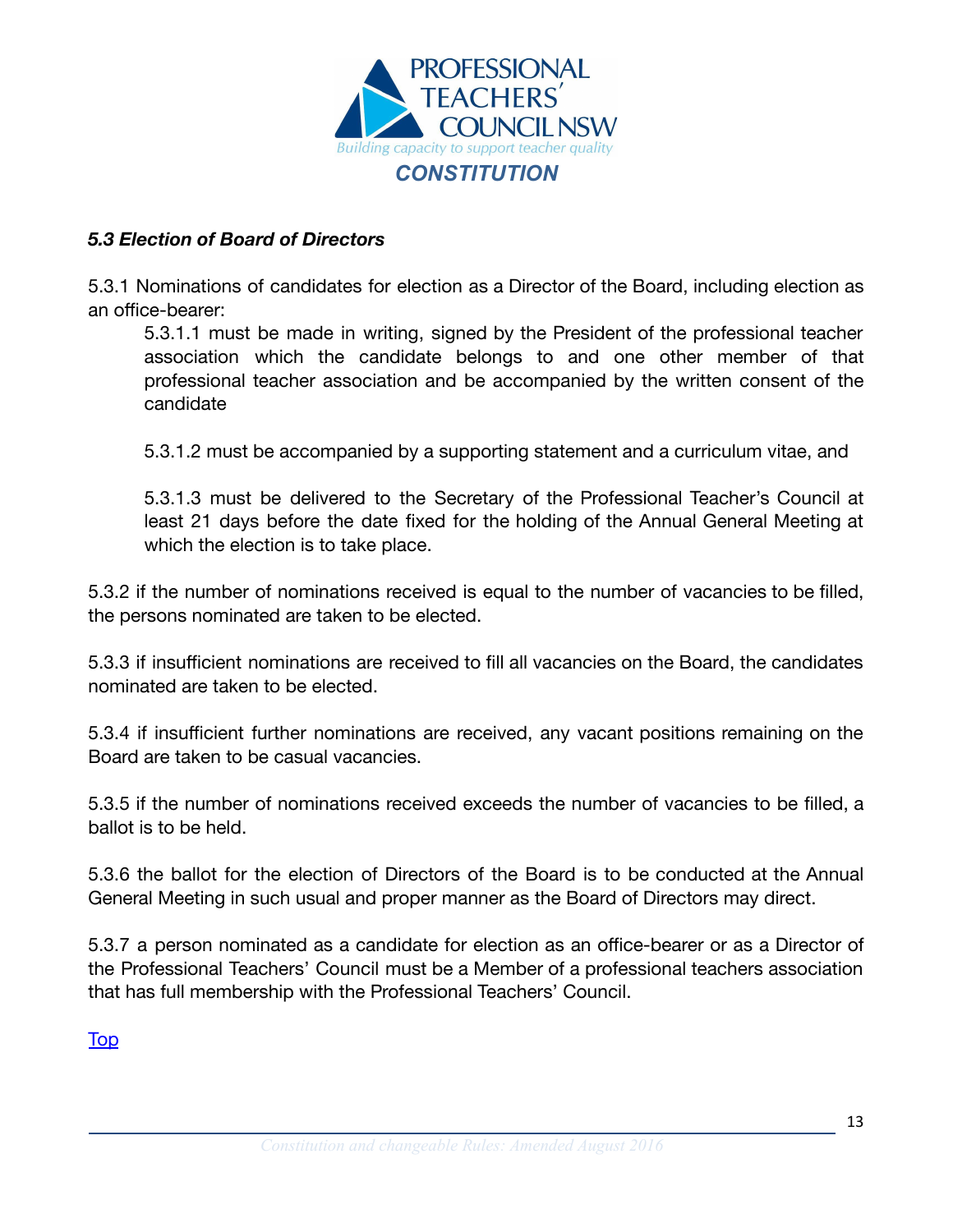

#### <span id="page-13-0"></span>*5.4 Secretary*

5.4.1 The Secretary of the Professional Teachers' Council must, as soon as practicable after being appointed as Secretary, lodge notice with the association of his or her address.

5.4.2 it is the duty of the Secretary to keep minutes of:

5.4.2.1 all appointments of office-bearers and Directors of the Board, and

5.4.2.2 the names of Members of the Board present at a Board meeting or a General Meeting, and

5.4.2.3 all proceedings at Board meetings and General Meetings.

5.4.4 Minutes of proceedings at a meeting must be signed by the chairperson of the meeting or by the chairperson of the next succeeding meeting.

5.4.3 the responsibilities in sub-clause 5.5.2 may be delegated by the Secretary to a staff Member of the Professional Teachers' Council Secretariat.

#### <span id="page-13-1"></span>*5.5 Treasurer*

5.5.1 it is the duty of the Treasurer of the Professional Teachers' Council to ensure:

5.5.1.1 that all money due to the association is collected and received and that all payments authorised by the Professional Teachers' Council are made, and

5.5.1.2 that correct books and accounts are kept showing the financial affairs of the Professional Teachers' Council, including full details of all receipts and expenditure connected with the activities of the Professional Teachers' Council.

5.5.2 the responsibilities in sub-clause 5.6.1 may be delegated by the Treasurer to a staff member of the Professional Teachers' Council Secretariat.

#### <span id="page-13-2"></span>*5.6 Executive Officer*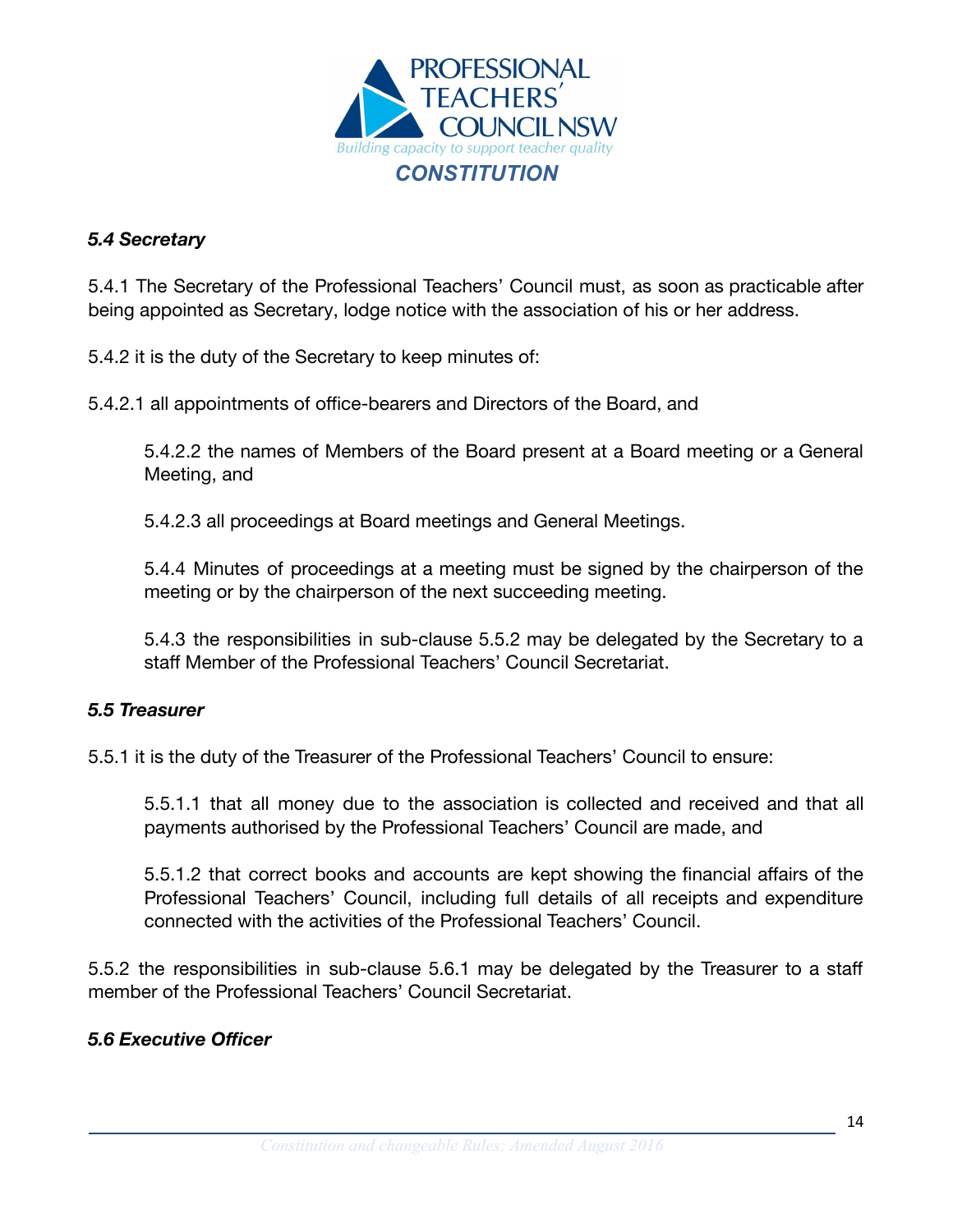

5.6.1 The Board of Directors may appoint any person, not being a Director, to the position of Executive Officer for the period and on the terms (including as to remuneration) the Board sees fit.

5.6.2 The Executive Officer is not a member of the Board, but may attend meetings of the Board except where the Board otherwise decides.

5.6.3 The Board may, upon terms and conditions and with any restrictions it sees fit, confer on an Executive Officer any of the powers that the Board can exercise.

5.6.4 any powers so conferred may be concurrent with, or to the exclusion of, the powers of the Board.

5.6.5 The Board may revoke or vary:

5.6.5.1 an appointment, or

5.6.5.2 any of the powers conferred on the Executive Officer.

5.6.6 if the Executive Officer becomes incapable of acting in that capacity the Board may appoint any other person, not being a Director, to act temporarily as Executive Officer.

#### <span id="page-14-0"></span>[Top](#page-2-0)

#### *5.7 Casual vacancies*

5.7.1 In the event of a casual vacancy occurring on the Board, the Board of Directors will call for expressions of interest from Member associations with full membership to fill the vacancy until the conclusion of the next Annual General Meeting following the date of the appointment.

5.7.2 if the number of nominations received exceeds the number of vacancies to be filled, a Special General Meeting is to be held and a ballot is to be conducted.

5.7.3 a casual vacancy on the Board of Directors occurs if a Director:

5.7.3.1 dies, or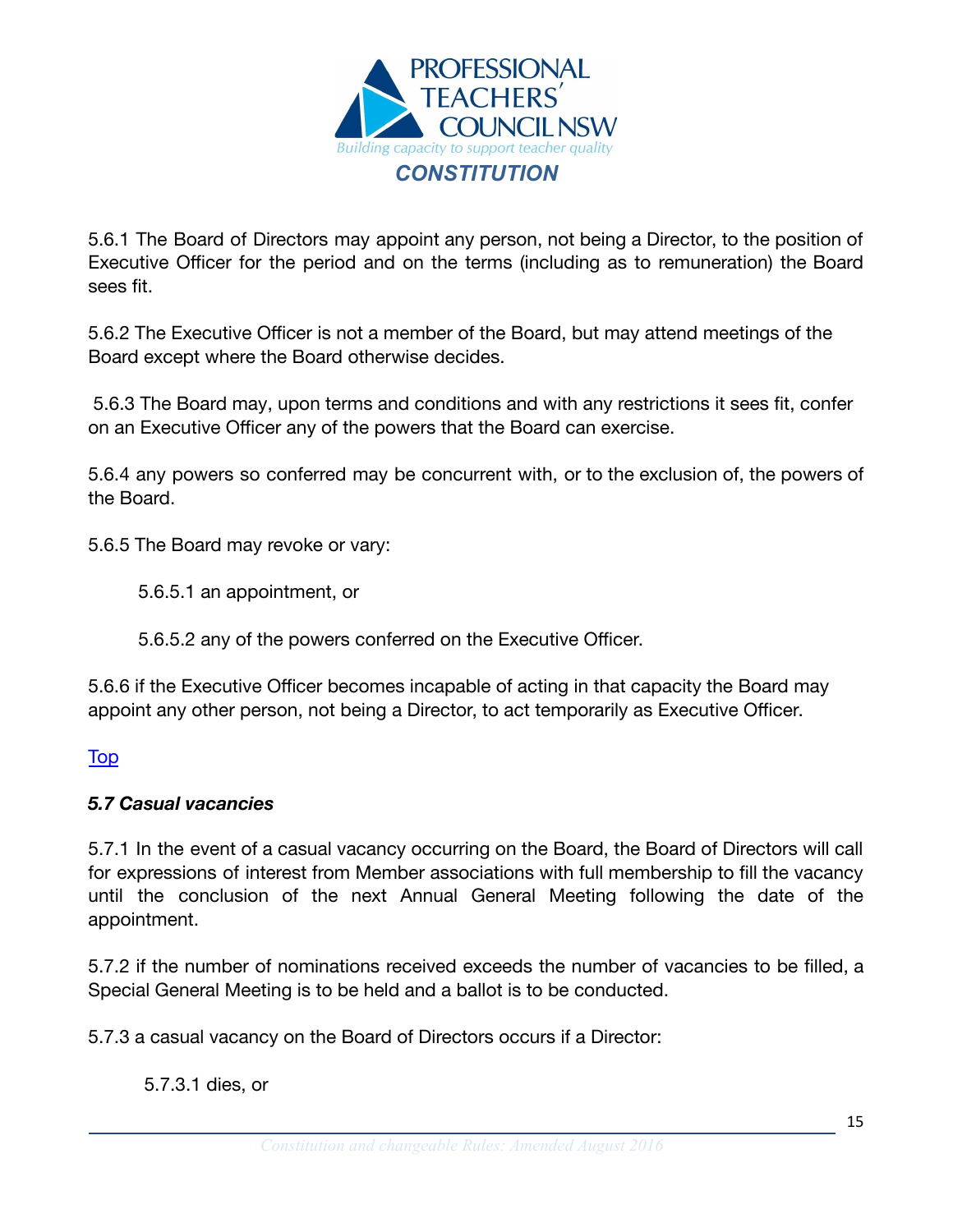

5.7.3.2 ceases to be a Member of the nominating association, or

5.7.3.3 becomes an insolvent under administration within the meaning of the *[Corporations Act 2001](http://www.comlaw.gov.au/)* of the Commonwealth, or

5.7.3.4 resigns office by notice in writing given to the secretary, or

5.7.3.5 is removed from office under clause 4.12, or

5.7.3.6 becomes a mentally incapacitated person, or

5.7.3.7 is convicted of an offence involving fraud or dishonesty for which the maximum penalty on conviction is imprisonment for not less than 3 months, or

5.7.3.8 is prohibited from being a director of a company under Part 2D.6 (Disqualification from managing corporations) of the *[Corporations](http://www.comlaw.gov.au/) Act 2001* of the Commonwealth.

5.7.4 The Board may continue to act despite any vacancy in Directors.

# [Top](#page-2-0)

# <span id="page-15-0"></span>*5.8 Removal of a Director*

5.8.1 The Professional Teachers' Council in General Meeting may by resolution remove any Director before the expiration of the Director's term of office and may fill the resulting position on the Board as if it were a casual vacancy (see clause 5.8) until the expiration of the term of office of the Director so removed.

5.8.2 If a Director to whom a proposed resolution referred to in sub-clause 5.9.1 makes representations in writing to the Secretary or President (not exceeding a reasonable length) and requests that the representations be notified to the Members of the Professional Teachers' Council, the Secretary or the President may send a copy of the representations to each Member or, if the representations are not so sent, the Director is entitled to require that the representations be read out at the General Meeting at which the resolution is considered.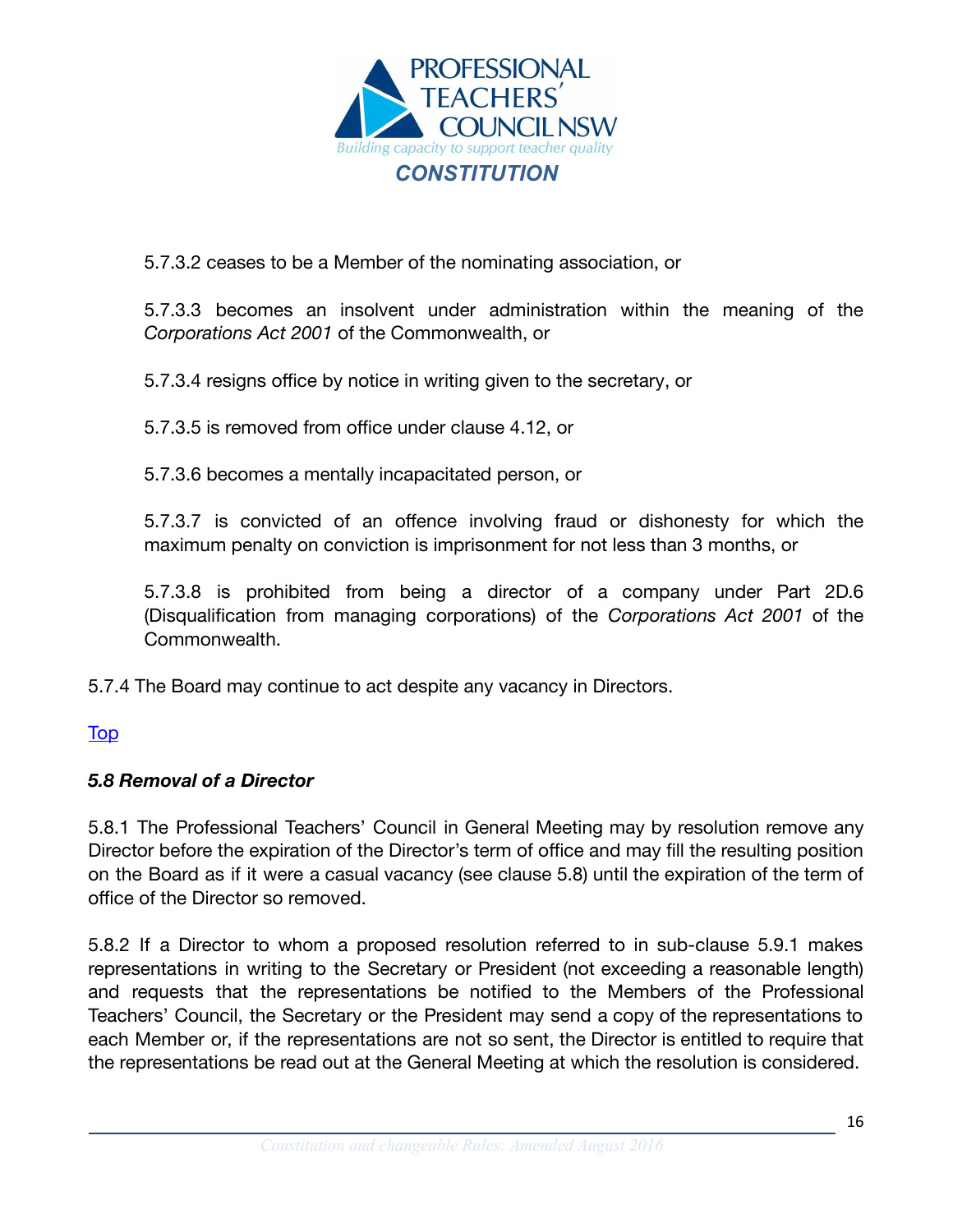

#### <span id="page-16-0"></span>*5.9 Right of reply re clause 5.9*

5.9.1 On receipt of a notice from a Director under sub-clause 5.9.2 the Secretary must notify the Board of Directors which is to convene a General Meeting of the Professional Teachers' Council to be held within 28 days after the date on which the Secretary received the notice.

5.9.2 the notice may, but need not, be accompanied by a statement of the grounds on which the Director intends to rely for the purposes of the reply.

5.9.3 At a General Meeting of the association convened under sub-clause 5.10.1,

5.9.3.1 no business other than the question of the reply is to be transacted, and

5.9.3.2 the Director must be given the opportunity to state their case orally or in writing, or both, and

5.9.3.3 the Members present are to vote by secret ballot on the question of whether the resolution should be confirmed or revoked.

5.9.3.4 the decision is to be determined by a simple majority of votes cast by Members of the Professional Teachers' Council.

#### <span id="page-16-1"></span>[Top](#page-2-0)

#### *5.10 Board of Director meetings and quorum*

5.10.1 The Board of Directors will meet as frequently as is necessary to fulfill its duties at such place and time as the Board of Directors may determine.

5.10.2 meetings of the Board of Directors may be convened by the President or by any Director of the Board.

5.10.3 written notice of a meeting of the Board of Directors must be given by the Secretary or their delegated authority to each Director at least 48 hours (or such other period as may be unanimously agreed on by the Directors) before the time appointed for the holding of the meeting.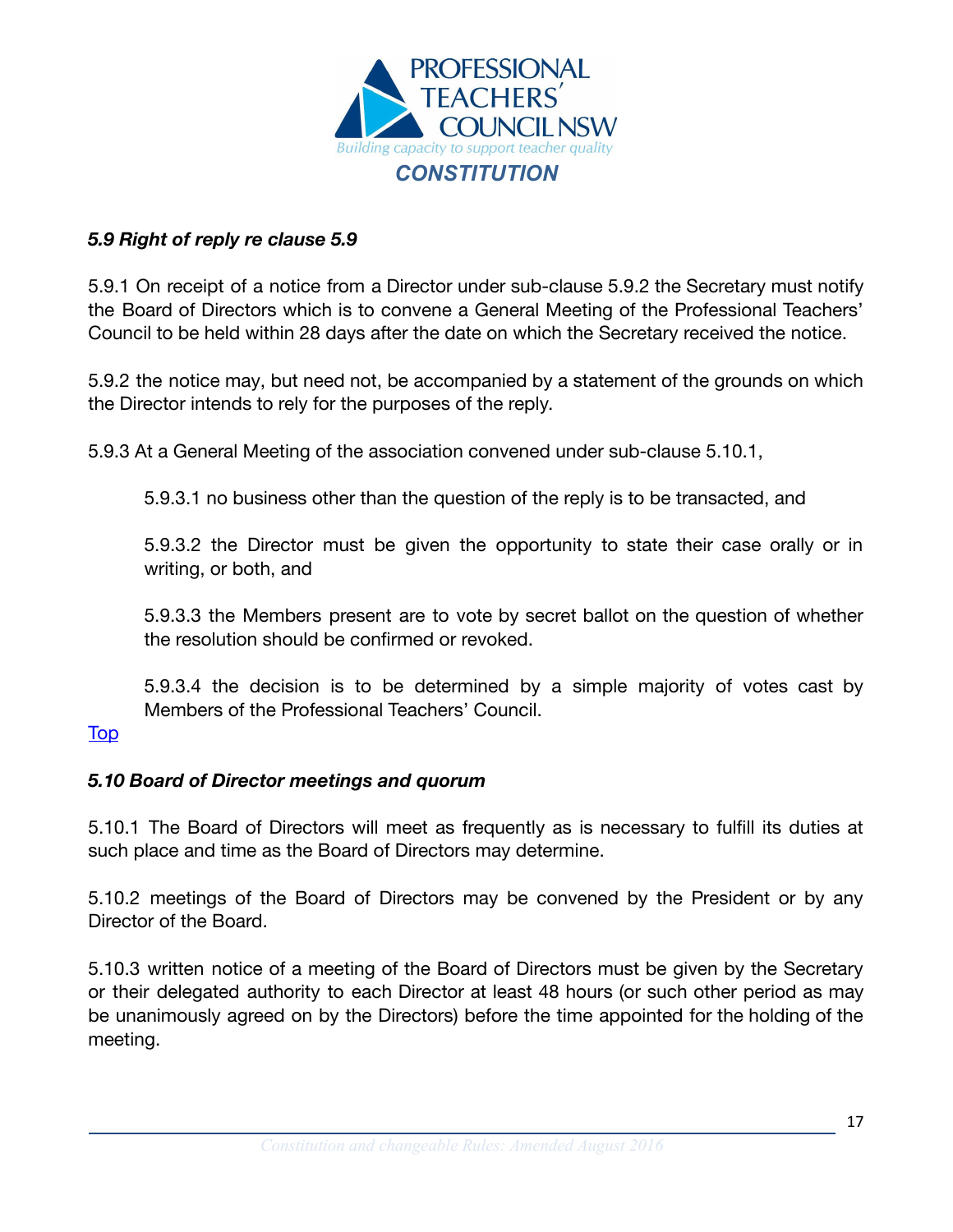

5.10.4 notice of a meeting given under sub-clause 5.11.3 must specify the general nature of the business to be transacted at the meeting and no business other than that business is to be transacted at the meeting, except business that the Directors present at the meeting unanimously agree to treat as urgent business.

5.10.5 Half of the current number, plus one, of Board of Directors constitute a quorum for the transaction of the business of a meeting of the Board of Directors.

5.10.6 No business is to be transacted by the Board of Directors unless a quorum is present and if, within half an hour of the time appointed for the meeting, a quorum is not present, the meeting is to stand adjourned to another time determined by the Board of Directors.

5.10.7 at a meeting of the Board of Directors:

5.10.7.1 the President or, in the President's absence, the Vice-president is to preside,

5.10.7.2 if the President and the Vice-president are absent or unwilling to act, one of the remaining Directors of the Board may be chosen by the Directors present at the meeting to preside.

<span id="page-17-0"></span>**[Top](#page-2-0)** 

# *5.11 Delegation by the Board of Directors to committee*

5.11.1 The Board of Directors may, by instrument in writing, delegate to one or more committees (consisting of such Directors as the Board thinks fit) the exercise of such of the functions of the Board as are specified in the instrument, other than:

5.11.1.1 this power of delegation, and

5.11.1.2 a function that is a duty imposed on the Board by the Act or by any other law.

5.11.2 a function, the exercise of which has been delegated to a committee under this clause, may while the delegation remains unrevoked, be exercised from time to time by the committee in accordance with the terms of the delegation.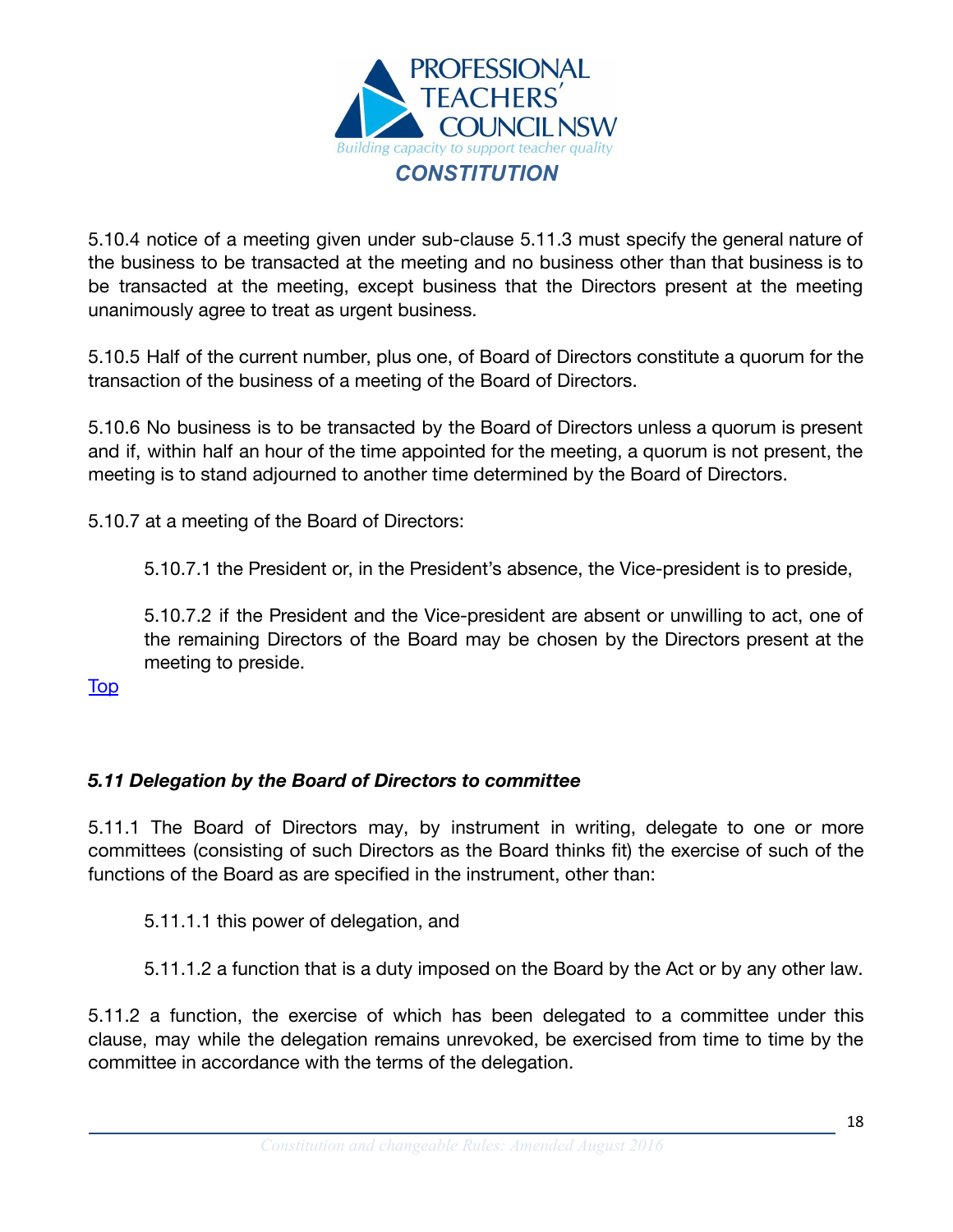

5.11.3 a delegation under this clause may be made subject to such conditions or limitations as to the exercise of any function, or as to time or circumstances, as may be specified in the instrument of delegation.

5.11.4 despite any delegation under this clause, the Board of Directors may continue to exercise any function delegated.

5.11.5 any act or thing done or suffered by a sub-committee acting in the exercise of a delegation under this clause has the same force and effect as it would have if it had been done or suffered by the Board of Directors.

5.11.6 the Board may, by instrument in writing, revoke wholly or in part any delegation under this clause.

5.11.7 a committee may meet and adjourn as it thinks proper.

[Top](#page-2-0)

#### <span id="page-18-0"></span>*5.12 Voting and decisions*

5.12.1 questions arising at a meeting of the Board of Directors, or of any committee appointed by the Board, are to be determined by a majority of the votes of Directors of the Board or committee present at the meeting.

5.12.2 each Director present at a meeting of the Board or of any committee appointed by the Board, including the person presiding at the meeting, is entitled to one vote, but in the event of an equality of votes on any question the person presiding shall have the casting vote.

5.12.3 the Board or committee may act despite any vacancy on the Board or committee.

5.12.4 any act or thing done or suffered, or purporting to have been done or suffered, by the Board or by a committee appointed by the Board, is valid and effectual despite any defect that may afterwards be discovered in the appointment or qualification of any Director of the Board or committee.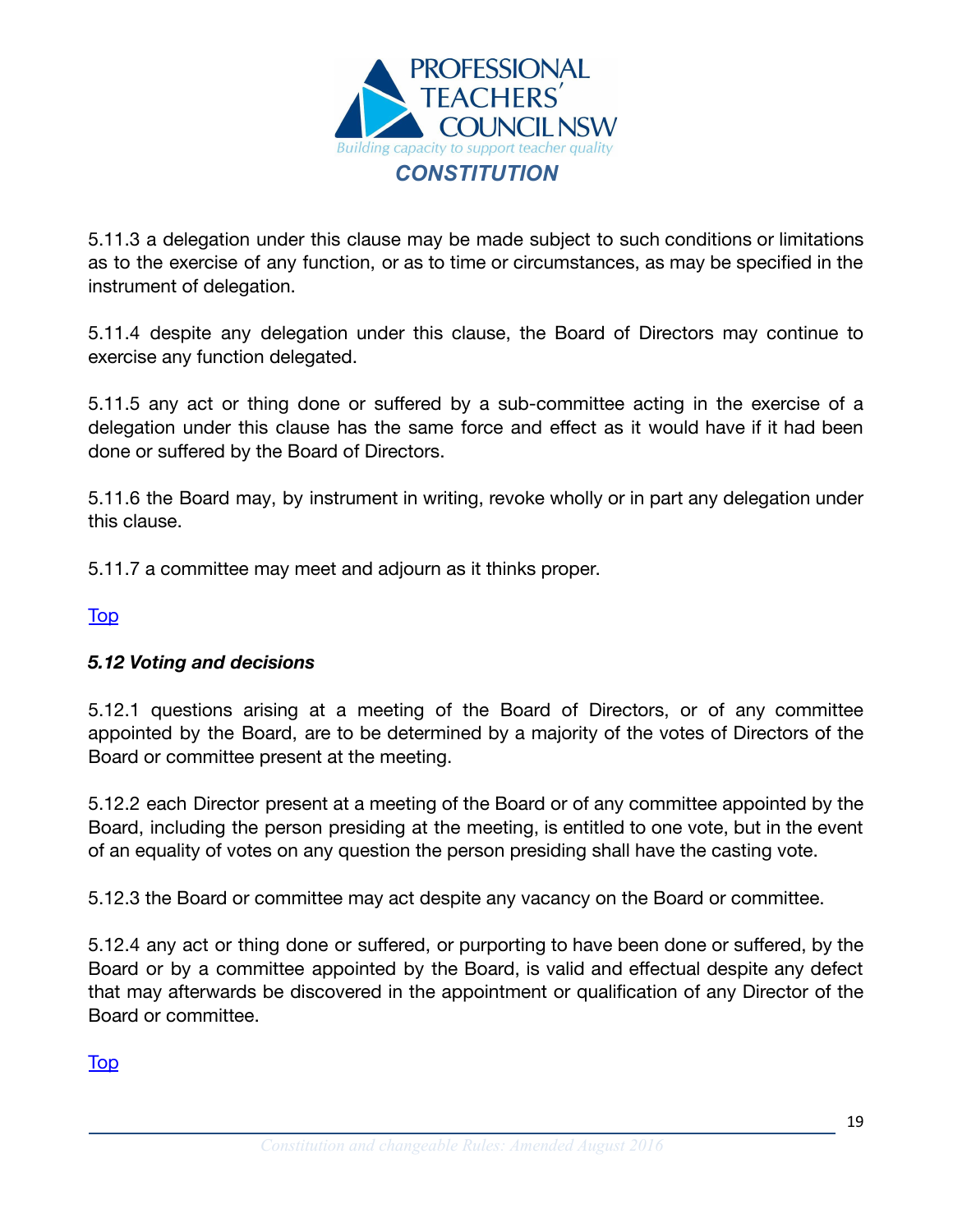

#### <span id="page-19-0"></span>6. GENERAL MEETINGS

# <span id="page-19-1"></span>*6.1 Annual General Meeting (AGM) – holding of*

6.1.1 the Professional Teachers' Council must hold its Annual General Meeting within **5** months after the close of the Professional Teacher's Council 's financial year

#### <span id="page-19-2"></span>*6.2 Annual General Meeting (AGM) - calling of and business at*

6.2.1 the Annual General Meeting of the Professional Teachers' Council is to be convened, subject to 6.2.1 on such date and at such place and time as the Board of Directors thinks fit

6.2.2 in addition to any other business that may be transacted at an Annual General Meeting, the business of an Annual General Meeting is to include the following:

6.2.2.1 to confirm the minutes of the last preceding Annual General Meeting and of any Special General Meeting held since that meeting,

6.2.2.2 to receive from the Board reports on the activities of the Professional Teachers' Council during the last preceding financial year,

6.2.2.3 to elect the Board of Directors, including office-bearers,

6.2.2.4 to receive and consider any financial statement or report required to be submitted to Members under the Act.

6.2.3 an Annual General Meeting must be specified as such in the notice convening it.

#### [Top](#page-2-0)

#### <span id="page-19-3"></span>*6.3 Special General Meeting (SGM) - calling of*

6.3.1 the Board may, whenever it thinks fit, convene a Special General Meeting of the Professional Teachers' Council.

6.3.2 members may call a Special General Meeting in accordance with the Act.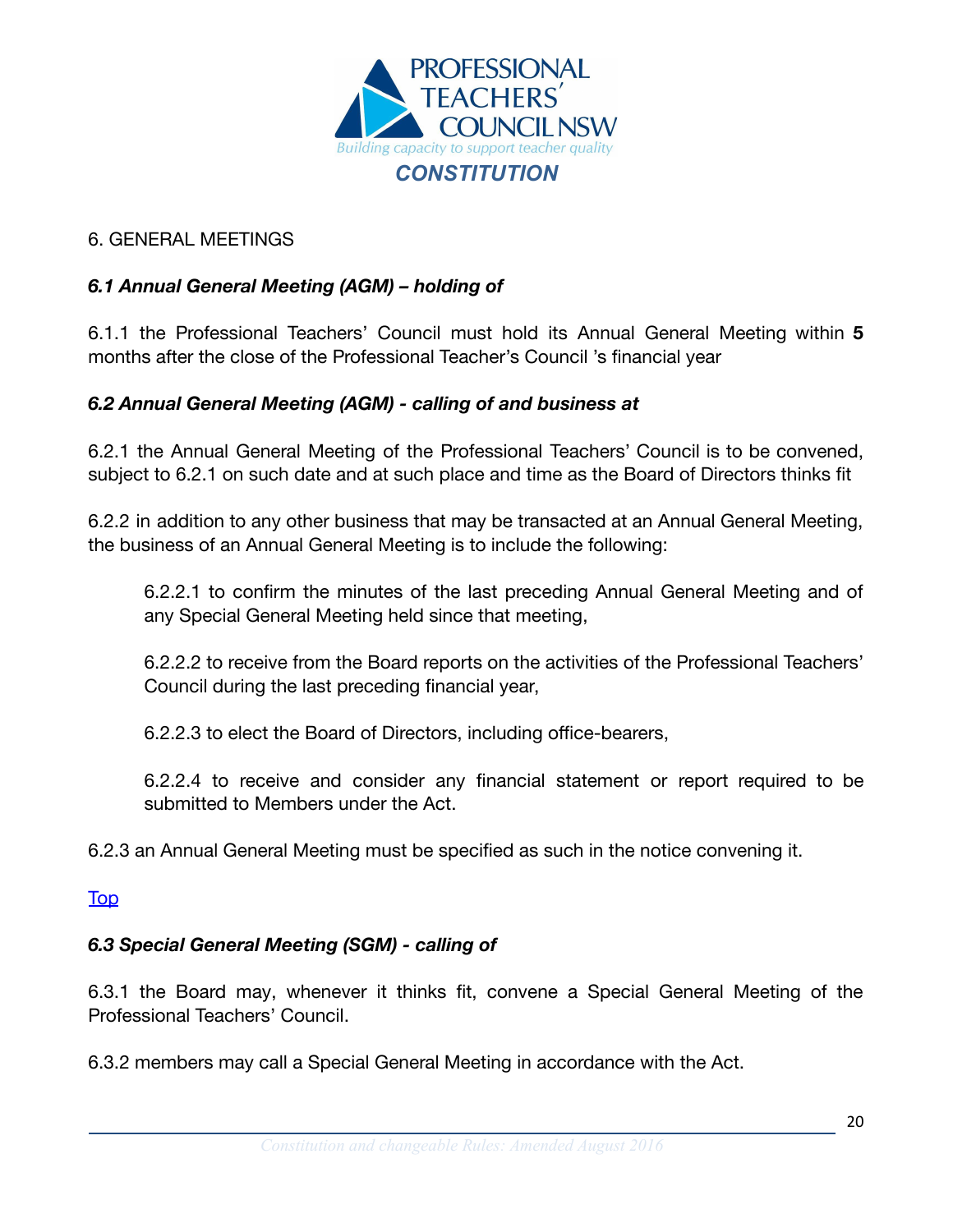

6.3.3 a requisition of Members for a Special General Meeting:

6.3.3.1 must state the purpose or purposes of the meeting, and

6.3.3.2 must be signed by the Members making the requisition, and

6.3.3.3 must be lodged with the Secretary, and

6.3.3.4 may consist of several documents in a similar form, each signed by one or more of the Members making the requisition.

6.3.4 if the Board fails to convene a Special General Meeting to be held within 1 month after that date on which a requisition of Members for the meeting is lodged with the Secretary, any one or more of the Members who made the requisition may convene a Special General Meeting to be held not later than 3 months after that date.

6.3.5 a Special General Meeting convened by a Member or Members as referred to in sub-clause 6.3.4 must be convened as nearly as is practicable in the same manner as General Meetings are convened by the Professional Teachers' Council.

# [Top](#page-2-0)

# <span id="page-20-0"></span>*6.4 Notice of General Meeting*

6.4.1 except if the nature of the business proposed to be dealt with at a General Meeting requires a special resolution of the Professional Teachers' Council, the Secretary or their delegated authority must, at least **21** days before the date fixed for the holding of the General Meeting, give a notice to each Member specifying the place, date and time of the meeting and the nature of the business proposed to be transacted at the meeting.

6.4.2 if the nature of the business proposed to be dealt with at a General Meeting requires a special resolution of the Professional Teachers' Council, the Secretary or their delegated authority must, at least **21** days before the date fixed for the holding of the General Meeting, cause notice to be given to each Member specifying, in addition to the matter required under sub-clause 6.4.1, the intention to propose the resolution as a special resolution.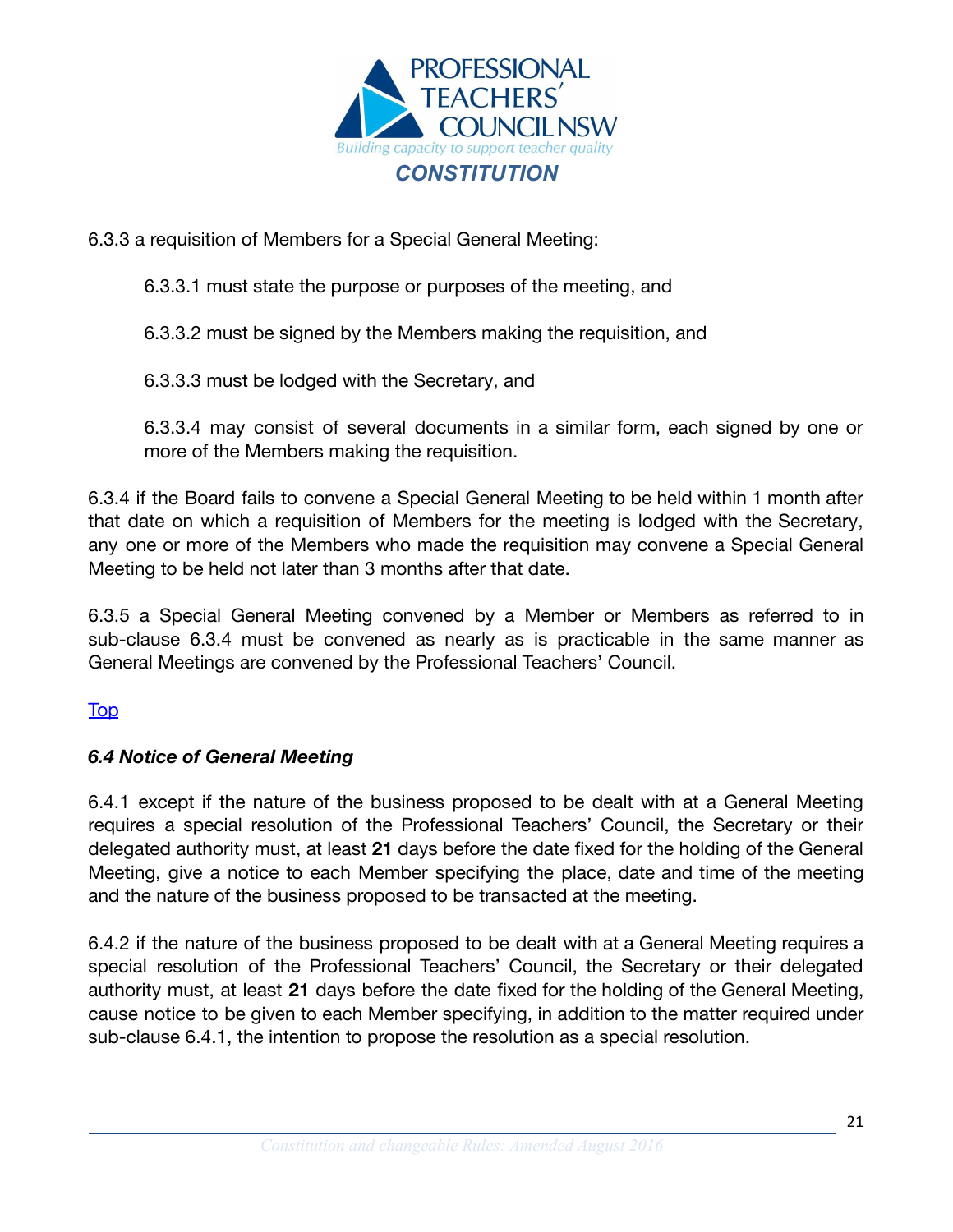

6.4.3 no business other than that specified in the notice convening a General Meeting is to be transacted at the meeting except, in the case of an Annual General Meeting, business that may be transacted under clause 6.2.2.

6.4.4 a Member desiring to bring any business before a General Meeting may give notice in writing of that business to the Secretary who may include that business in the next notice calling a General Meeting given after receipt of the notice from the Member, if the Board of Directors resolves that the business is appropriate for a General Meeting.

[Top](#page-2-0)

#### <span id="page-21-0"></span>*6.5 Quorum for general meetings*

6.5.1 no item of business is to be transacted at a General Meeting unless a quorum of Member associations entitled under this constitution to vote is present during the time the meeting is considering that item.

6.5.2 five (5) or more Member associations, being Members entitled under this constitution to vote at a General Meeting, constitute a quorum for the transaction of the business of a General Meeting.

6.5.3 if within half an hour after the appointed time for the commencement of a General Meeting a quorum is not present, the meeting:

6.5.3.1 if convened on the requisition of Member associations, is to be dissolved, and

6.5.3.2 in any other case is to stand adjourned to a later time determined by the Board of Directors.

6.5.4 if at the adjourned General Meeting a quorum is not present within half an hour after the time appointed for the commencement of the meeting, the Member associations present, being at least 3, are to constitute a quorum.

#### <span id="page-21-1"></span>*6.6 Presiding Director*

6.6.1 the President or, in the President's absence, the Vice-president, is to preside as chairperson at each General Meeting of the Professional Teachers' Council.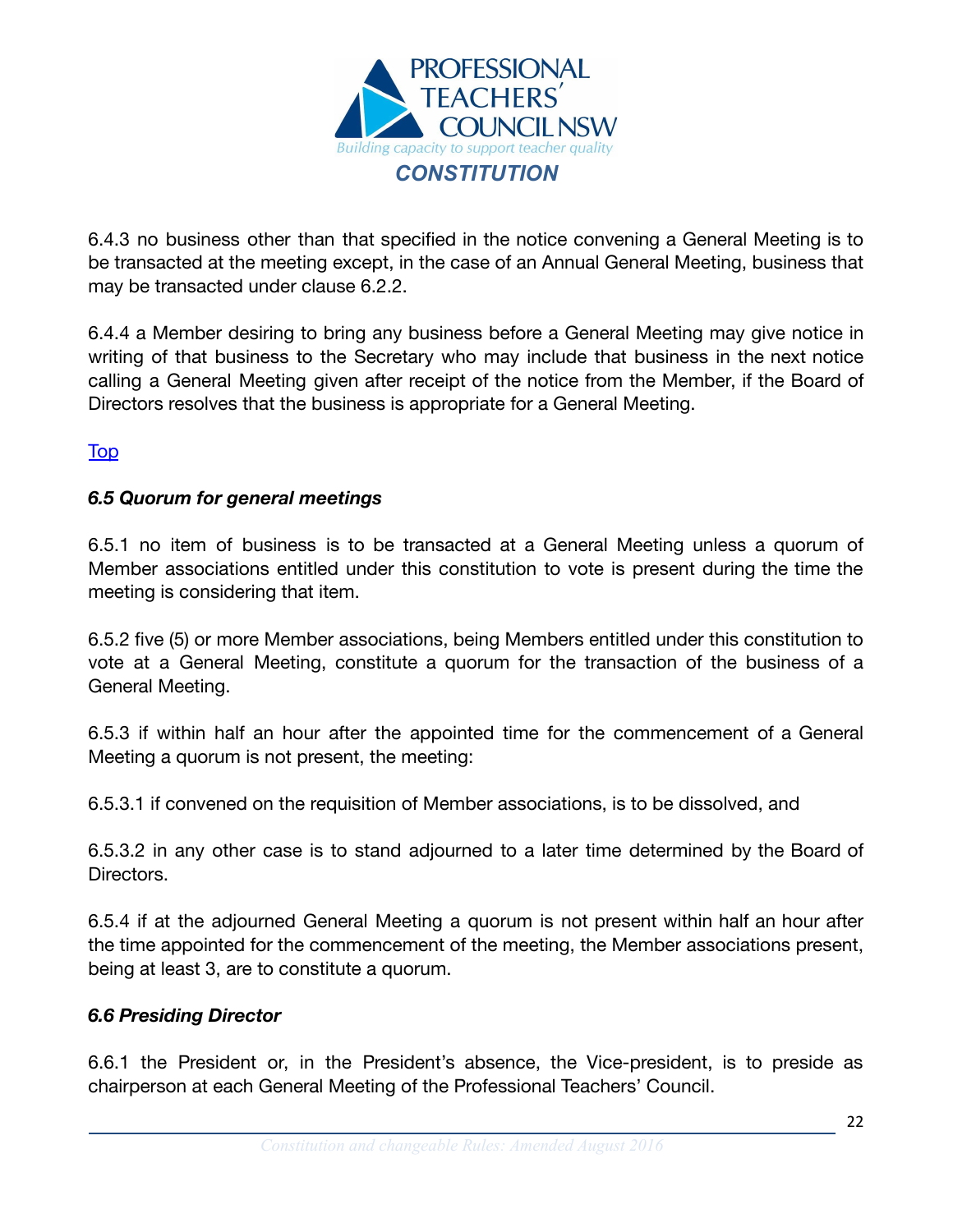

6.6.2 if the President and the Vice-president are absent or unwilling to act, the Member associations present must elect one of their numbers to preside as chairperson at the meeting.

# <span id="page-22-0"></span>*6.7 Adjournment of General Meeting*

6.7.1 the chairperson of a General Meeting at which a quorum is present may, with the consent of the majority of Member associations present at the meeting, adjourn the meeting from time to time and place to place, but no business is to be transacted at an adjourned meeting other than the business left unfinished at the meeting at which the adjournment took place.

6.7.2 if a General Meeting is adjourned for 14 days or more, the Secretary must give written or oral notice of the adjourned meeting to each Member association of the Professional Teachers' Council stating the place, date and time of the meeting and the nature of the business to be transacted at the meeting.

6.7.3 except as provided in sub-clauses 6.7.1 and 6.7.2, notice of an adjournment of a General Meeting or of the business to be transacted at an adjourned meeting is not required to be given.

#### <span id="page-22-1"></span>*6.8 Making of decisions*

6.8.1 a question arising at a General Meeting of the Professional Teachers' Council is to be determined by either:

6.8.1.1 a show of hands, or

6.8.1.2 on the motion of the chairperson, or on the motion of 5 or more Member associations present at the meeting, a written ballot.

6.8.2 if the question is to be determined by a show of hands, a declaration by the chairperson that a resolution has, on a show of hands been carried, or carried unanimously, or carried by a particular majority, or lost, an entry to that effect in the minute book of the Professional Teachers' Council, is evidence of the fact without proof of the number or proportion of the votes recorded in favour of or against that resolution.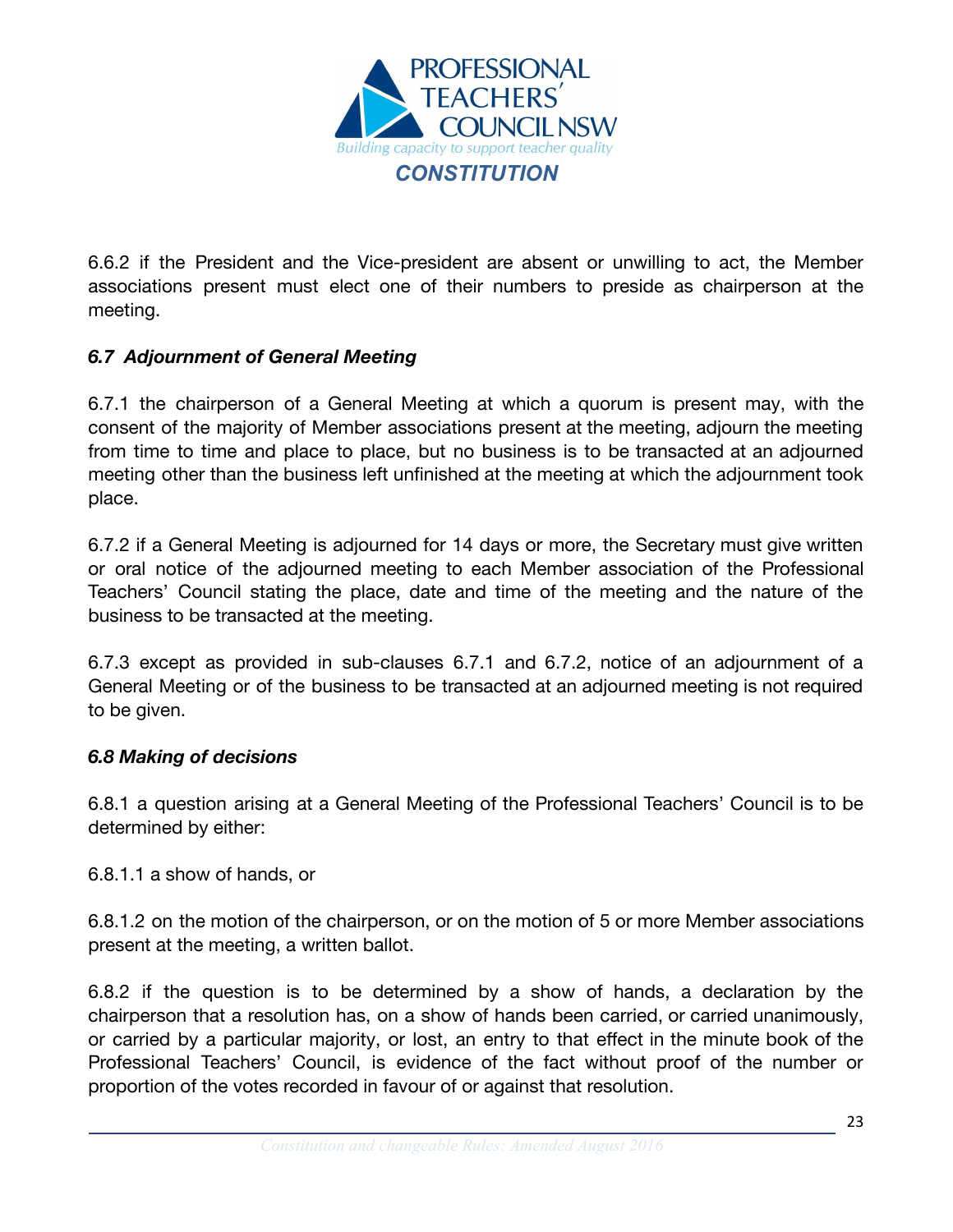

6.8.3 if the question is to be determined by a written ballot, the ballot is to be conducted in accordance with the directions of the chairperson.

# <span id="page-23-0"></span>*6.9 Voting*

6.9.1 on any question arising at a General Meeting of the Professional Teachers' Council a Member association has one vote only.

6.9.2 a Member is not entitled to vote at any General Meeting of the Professional Teachers' Council unless all money due and payable by the Member to the Professional Teachers' Council has been paid.

6.9.3 in the case of an equality of votes on a question at a General Meeting the question is decided in the negative.

#### <span id="page-23-1"></span>*6.10 Proxy votes*

6.10.1 proxy voting may be undertaken at, or in respect of, a General Meeting.

6.10.2 each Member shall be entitled to appoint a representative as proxy by notice given to the Professional Teachers' Council no later than 48 hours before the time of the meeting in respect of which the proxy is appointed.

6.10.3 the notice appointing the proxy shall be in the form set out in Appendix 3 to these rules.

6.10.4 in the event of a Member not nominating a particular person as proxy on the proxy form, the Chair shall exercise the proxy.

#### [Top](#page-2-0)

#### <span id="page-23-2"></span>*6.11 Postal ballots*

6.11.1 the association may hold a postal ballot to determine any issue or proposal (other than an appeal under clause 4.12).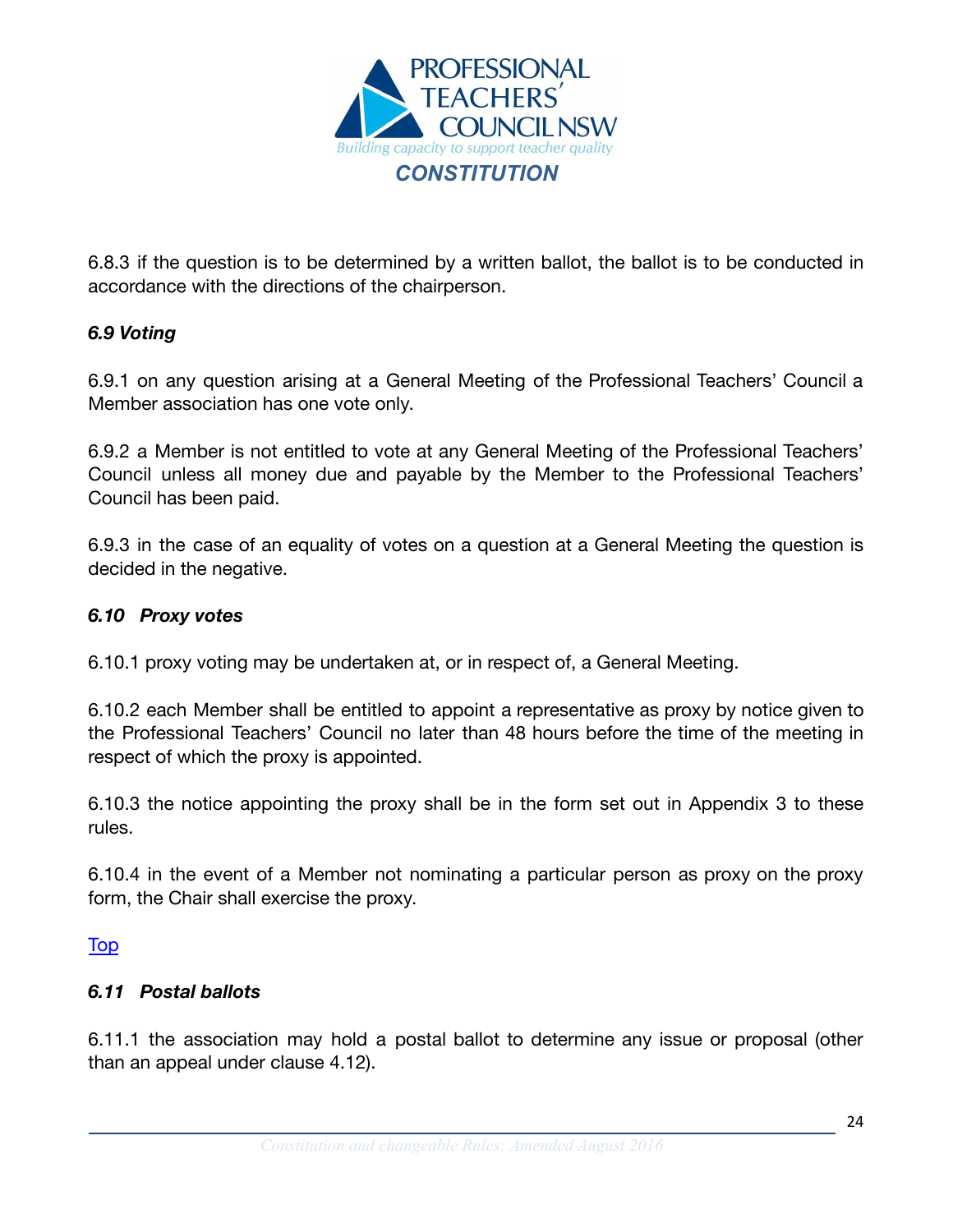

6.11.2 a postal ballot is to be conducted in accordance with rules determined by the Professional Teachers' Council.

[Top](#page-2-0)

# <span id="page-24-0"></span>7. MISCELLANEOUS

#### <span id="page-24-1"></span>*7.1 Insurance*

7.1.1 the Professional Teachers' Council may effect and maintain insurance.

7.1.2 subject to the provisions of the Act every Director or officer bearer of the Professional Teachers' Council or any person employed by the Professional Teachers' Council as Auditor shall be indemnified out of the funds of the Company against all liability incurred by such person as a Director, office bearer or Auditor in defending any proceedings whether civil or criminal in which judgement is given in the persons favour or in which the person is acquitted or in connection with any application under the Act in which relief is granted to the person by a court.

7.1.3 subject to the Act no Director or Auditor of the Company shall be liable for the acts, receipts, neglect or defaults of any other Director, or for joining in any receipt, or other act for conformity, or for any loss or expense happening to the Professional Teachers' Council through the inefficiency or deficiency of title to any property acquired by order of the Directors, or on behalf of the Professional Teachers' Council, or for the insufficiency or deficiency of any security in, or upon which any of the monies of the Professional Teachers' Council shall be invested, or for any loss or damage arising from the bankruptcy, insolvency or tortious act of any person with whom any monies, securities or effects shall be deposited, or for any loss occasioned by any error of judgement, omission, default or oversight on the person's part, or for any other loss damage or misfortune whatsoever which shall happen in relation to those things, unless the same shall happen through the person's own negligence, default, breach of duty breach of trust or dishonesty.

7.1.4 to the extent permitted by law the Company may pay, or agree to pay, a premium in respect of a contract insuring a person who is, or has been, a Director or officer bearer of the Professional Teachers' Council against liability incurred by the person in his or her capacity as an officer bearer of the Professional Teachers' Council, provided that the liability does not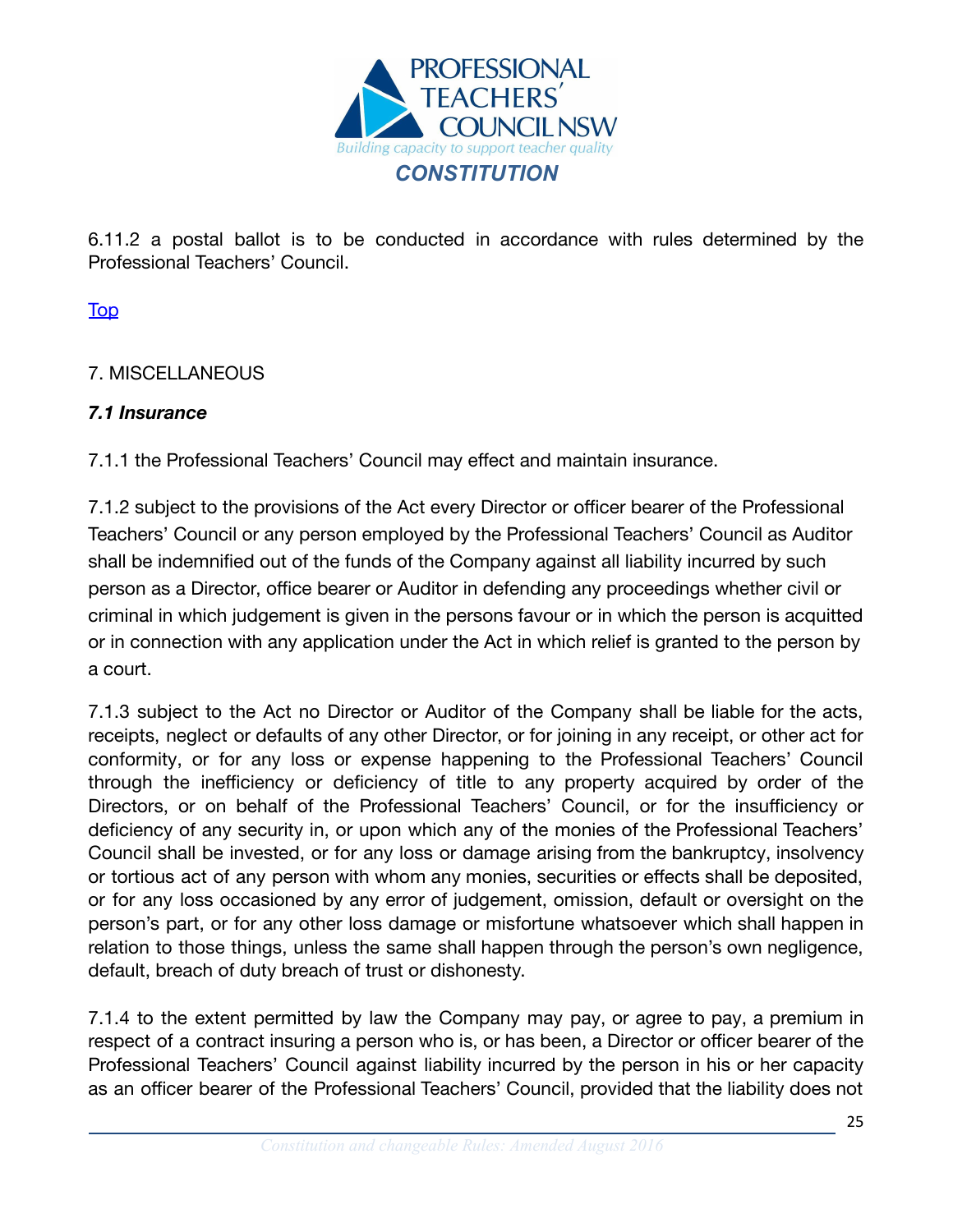

arise out of conduct involving a willful breach of duty in relation to the Professional Teachers' Council, or a contravention of the Act.

[Top](#page-2-0)

# <span id="page-25-0"></span>*7.2 Funds – source*

7.2.1 the funds of the association are to be derived from membership fees, grants, donations and sponsorship, subject to any resolution passed by the Board, such other sources as the Board determines.

7.2.3 all money received by the Professional Teachers' Council must be deposited as soon as practicable, and without deduction, to the credit of the association's bank or other authorised deposit-taking institution account.

7.2.3 the Professional Teachers' Council must, as soon as practicable after receiving any money, issue an appropriate receipt.

# <span id="page-25-1"></span>*7.3 Funds – management*

7.3.1 subject to any resolution passed by the Professional Teachers' Council in General Meeting, the funds of the association are to be used in pursuance of the objects of the Professional Teachers' Council in such manner as the Board determines.

7.3.2 the income and property of the Professional Teachers' Council from wherever derived must be applied solely towards promoting the Professional Teachers' Council as provided in these objects and rules.

7.3.3 the Professional Teachers' Council must not distribute, pay or transfer to the Members directly or indirectly by way of dividend, bonus or otherwise any of the property or income of the Professional Teachers' Council:

7.3.4 nothing shall prevent the payment in good faith of remuneration to any officer bearers or servants of the Professional Teachers' Council or to any Member of the Professional Teachers' Council in return for any services actually rendered to the Professional Teachers' Council or for goods supplied in the ordinary and usual way of business, nor prevent the payment of interest at reasonable and proper commercial rates on money borrowed from any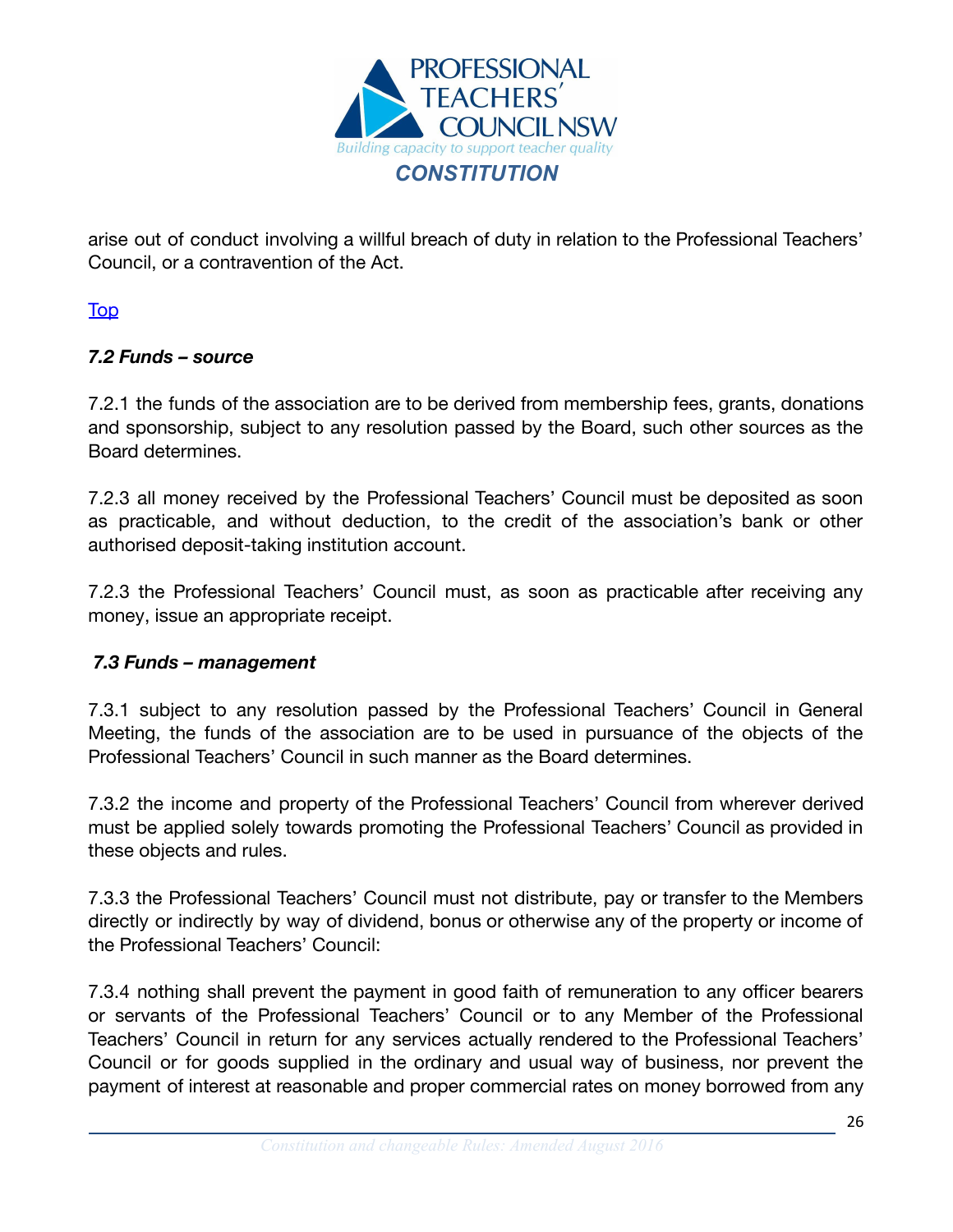

Members of the Professional Teachers' Council, or reasonable and proper rent for premises demised or let by any Member of the Professional Teachers' Council.

7.3.5 a Director may be paid the remuneration determined by the Professional Teachers' Council in General Meeting for his or her services as a Director of the Professional Teachers' **Council** 

7.3.6 a Director will be reimbursed on provision of receipts for all travelling and other expenses properly incurred concerning the Professional Teachers' Council's business.

7.3.7 if the Professional Teachers' Council pursues a charitable purpose then in addition to the restriction stated above the Professional Teachers' Council must not pay fees to its Directors.

7.3.8 if the Professional Teachers' Council pursues a charitable purpose then no payment to a Member (including a Director) for items referred to in Rule 7.3.5 may be made unless the payment is approved by the Board of Directors.

#### **[Top](#page-2-0)**

#### <span id="page-26-0"></span>*7.4 Change of name, objects and constitution*

7.4.1 The Members may amend or repeal this Constitution, or any provision of this Constitution, by special resolution passed at either an Annual General Meeting or at an Extraordinary General Meeting.

7.4.2 a special resolution amending, adopting or repealing this Constitution takes effect:

7.4.2.1 if no later date is specified in the resolution, then on the date on which the resolution is passed; or

7.4.2.2 on a later date specified in, or determined in accordance with, the resolution.

7.4.3 The Professional Teachers' Council must send of a copy of this Constitution (as amended from time to time) to a Member within 7 days if the Member:

7.4.3.1 asks the Professional Teachers' Council, in writing for the copy; and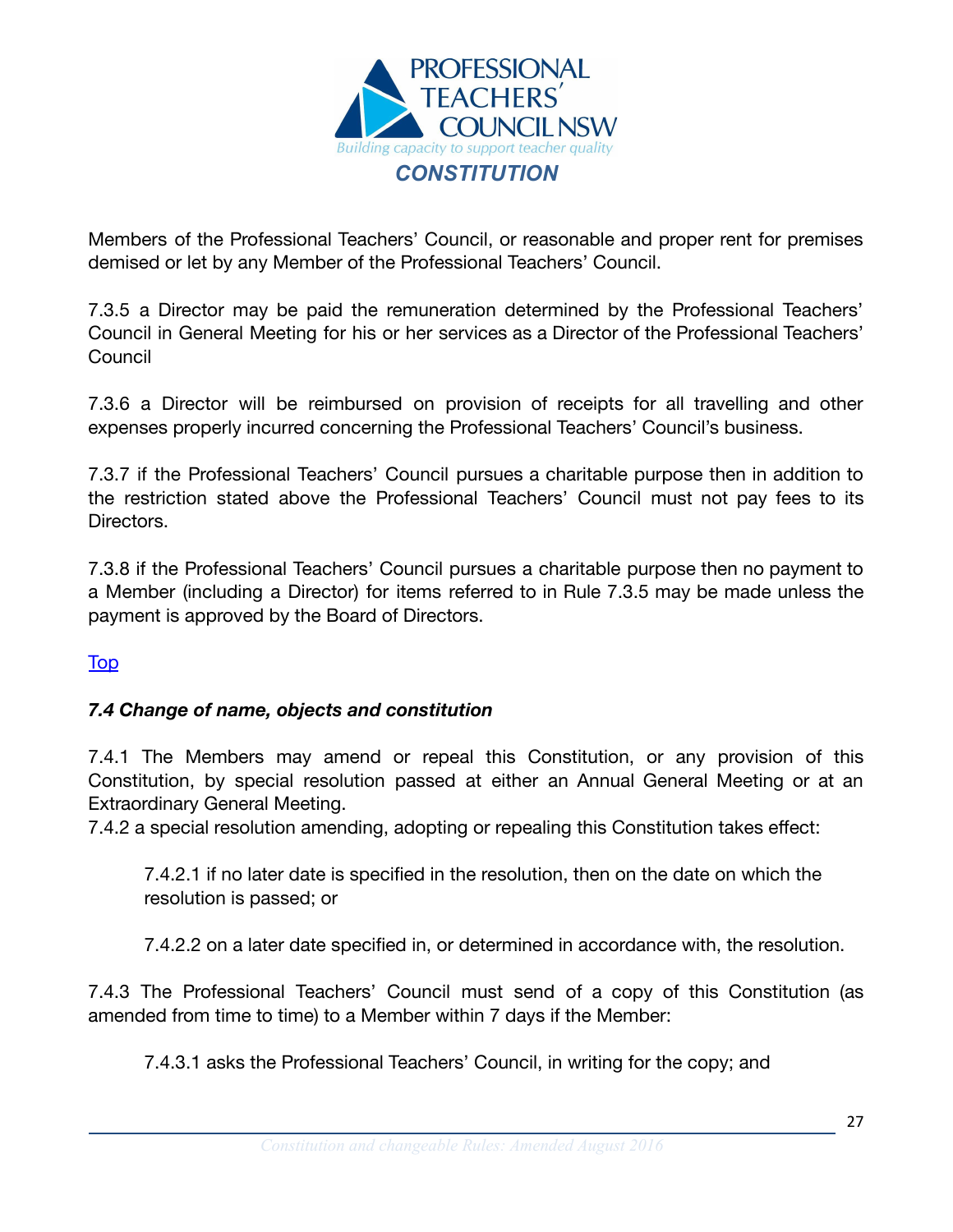

7.4.3.2 pays any fee (up to the prescribed amount) required by the Professional Teachers' Council.

[Top](#page-2-0)

# <span id="page-27-0"></span>*7.5 Custody of books*

7.5.1 Except as otherwise provided by this constitution, the Executive Officer must keep in his or her custody or under his or her control all records, books and other documents relating to the association.

#### <span id="page-27-1"></span>*7.6 Inspection of books*

7.6.1 the following documents must be open to inspection, free of charge, by a Member of the Professional Teachers' Council at any reasonable hour:

7.6.1.1 this constitution,

7.6.1.2 the minutes of all Board meetings and general meetings of the Professional Teachers' Council.

7.6.1.3 the records, books and other financial documents of the Professional Teachers' Council,

7.6.1.4 The committee may refuse to allow a member to inspect or obtain copies of records such as employment records, and in relation to personal, employment, commercial or legal matters, or where to do so may be prejudicial to the interests of the association.

7.6.2 A Member of the Professional Teachers' Council may obtain a copy of any of the documents referred to in sub-clause 7.6.1 on payment of a fee of not more than \$1 for each page copied.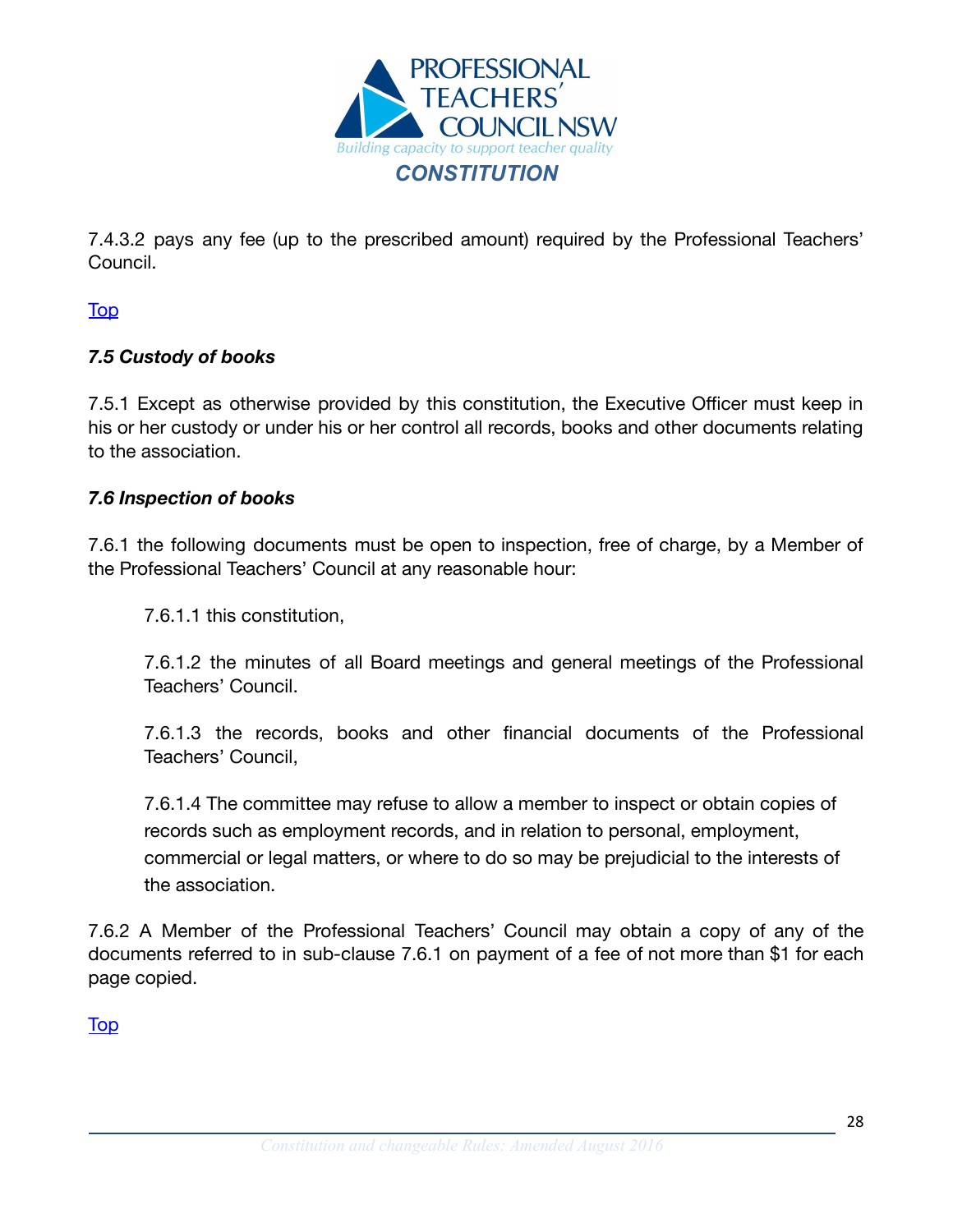

#### <span id="page-28-0"></span>*7.7 Service of notices*

7.7.1 For the purpose of this constitution, a notice may be served on or given to a person:

#### 7.7.1.1 by delivering it to the person personally, or

7.7.1.2 by sending it by pre-paid post to the address of the person, or

7.7.1.3 by sending it by email or facsimile transmission to an address specified by the person for giving or serving the notice.

7.7.2 For the purpose of this constitution, a notice is taken, unless the contrary is proved to have been given or served:

7.7.2.1 in the case of a notice given or served personally, on the date on which it is received by the addressee, and

7.7.2.2 in the case of a notice sent by pre-paid post, on the date when it would have been delivered in the ordinary course of post, and

7.7.2.3 in the case of a notice sent by email or facsimile transmission, on the date it was sent or, if the machine from which the transmission was sent produces a report indicating that the notice was sent on a later date, on that date.

#### [Top](#page-2-0)

#### <span id="page-28-1"></span>*7.8 Financial year*

7.8.1 the financial year of the Professional Teachers' Council is:

7.8.1.1 the period of time commencing on the date of incorporation of the Professional Teachers' Council and ending on the following 30 June, and

7.8.1.2 each period of 12 months after the expiration of the previous financial year of the Professional Teachers' Council, commencing on 1 July and ending on the following 30 June.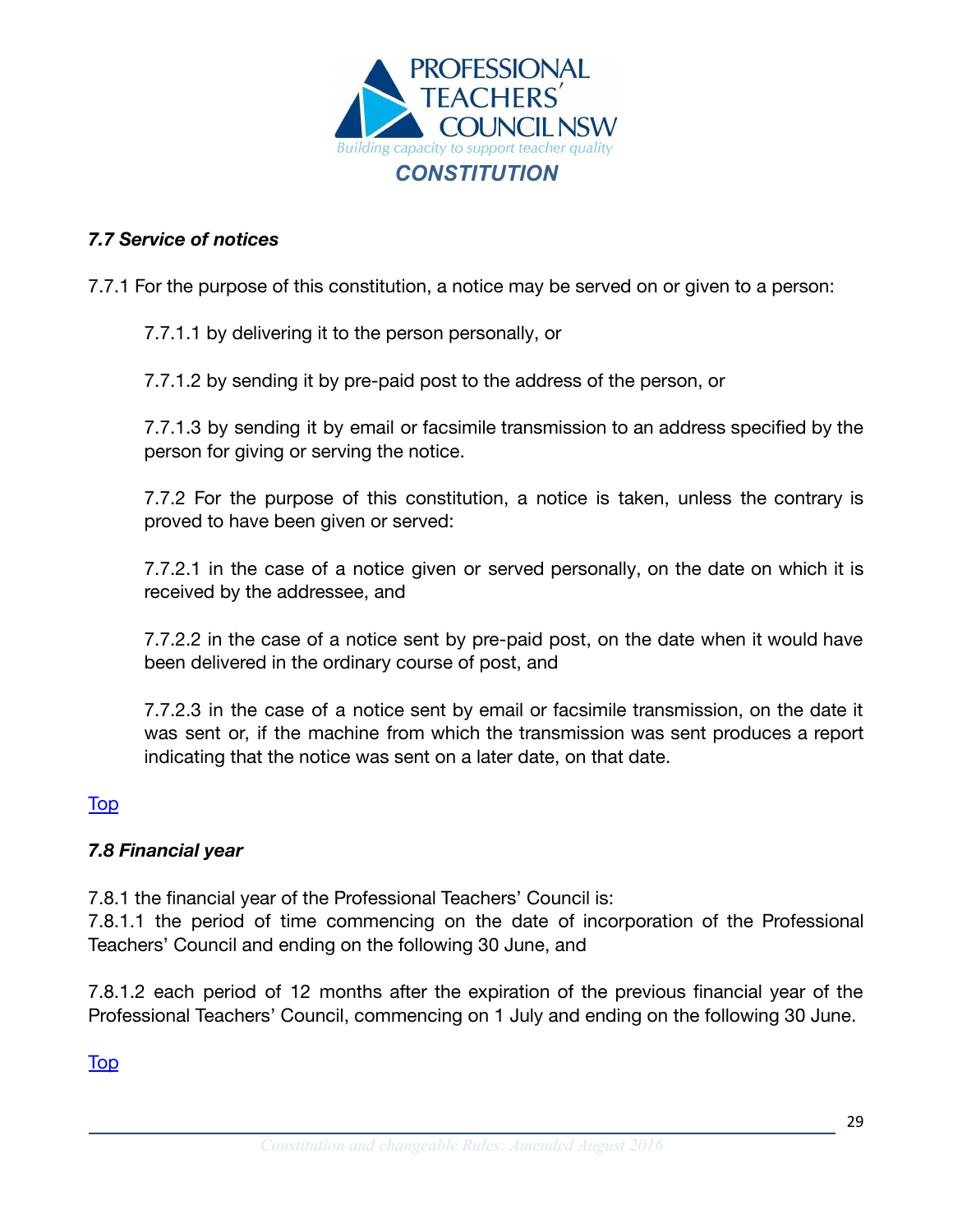

# <span id="page-29-0"></span>*7.9 Patron*

7.9.1 The Board may appoint by way of a majority vote any person whether or not a Member of a professional teacher association that is a Member of the Professional Teachers' Council, to be a Patron of the Professional Teachers' Council.

[Top](#page-2-0)

#### <span id="page-29-1"></span>8. AUDIT

8.1 a properly qualified Auditor or Auditors shall be appointed and their duties regulated in accordance with the Act.

#### <span id="page-29-2"></span>9. COMPLAINTS

9.1 a complaint may be made to the Board of Directors by any person about a Member of the Professional Teachers' Council who:

9.1.1 has refused or neglected to comply with a provision or provisions of this constitution, or

9.1.2 has willfully acted in a manner prejudicial to the interests of the Professional Teachers' Council.

9.2 the Board of Directors may refuse to deal with a complaint if it considers the complaint to be trivial or vexatious in nature.

9.3 if the Board of Directors decides to deal with the complaint, the Board of Directors:

9.3.1 must cause notice of the complaint to be served on the Member concerned, and

9.3.2 must give the Member at least 14 days from the time the notice is served within which to make submissions to the Board in connection with the complaint, and

9.3.3 must take into consideration any submissions made by the Member in connection with the complaint.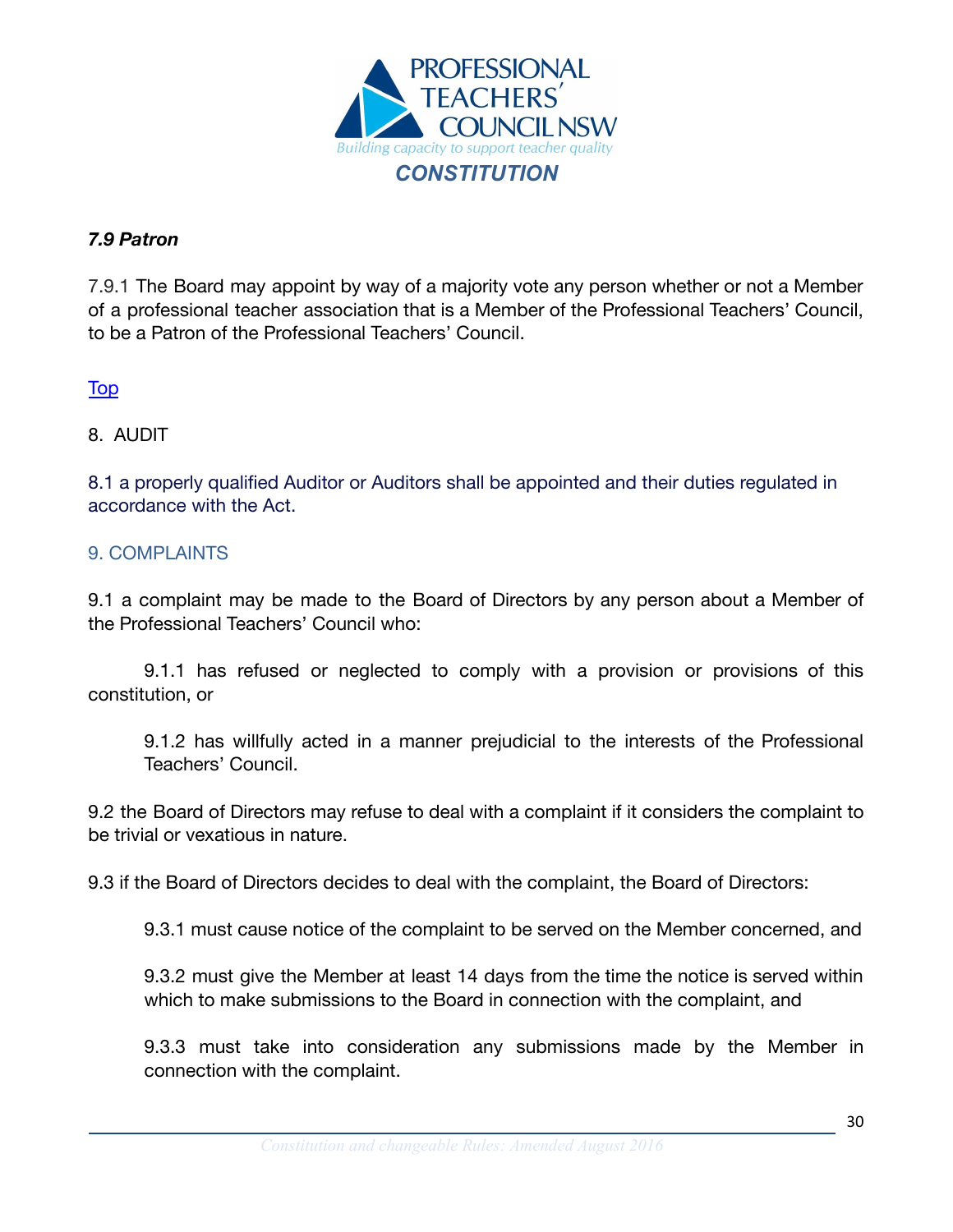

9.4 the Board of Directors may, by resolution suspend the Member from membership of the Professional Teachers' Council if, after considering the complaint and any submissions made in connection with the complaint, it is satisfied that the facts alleged in the complaint have been proved and the expulsion or suspension is warranted in the circumstances.

9.5 If the Board of Directors expels or suspends a Member, the Secretary must, within 7 days after the action is taken, cause written notice to be given to the Member of the action taken, of the reasons given by the Board for having taken that action and of the Member's right of appeal under sub-clause 9.7.

9.6 The expulsion or suspension does not take effect:

9.6.1 until the expiration of the period within which the Member is entitled to appeal against the resolution concerned, or

9.6.2 if within that period the Member exercises the right of appeal, unless and until the association confirms the resolution under sub-clause 9.7, whichever is the later.

9.7 a Member may appeal to the Professional Teachers' Council in General Meeting against a resolution of the Board of Directors under 9.4, within 7 days after notice of the resolution is served on the Member, by lodging with the Secretary a notice to that effect.

9.8 the notice may, but need not, be accompanied by a statement of the grounds on which the Member intends to rely for the purposes of the appeal.

9.9 on receipt of a notice from a Member under sub-clause 9.7 the Secretary must notify the Board which is to convene a Special General Meeting of the association to be held within 28 days after the date on which the Secretary received the notice.

9.10 at a Special General Meeting of the association convened under sub-clause 9.9:

9.10.1 no business other than the question of the appeal is to be transacted, and

9.10.2 the Board and the Member must be given the opportunity to state their respective cases orally or in writing, or both, and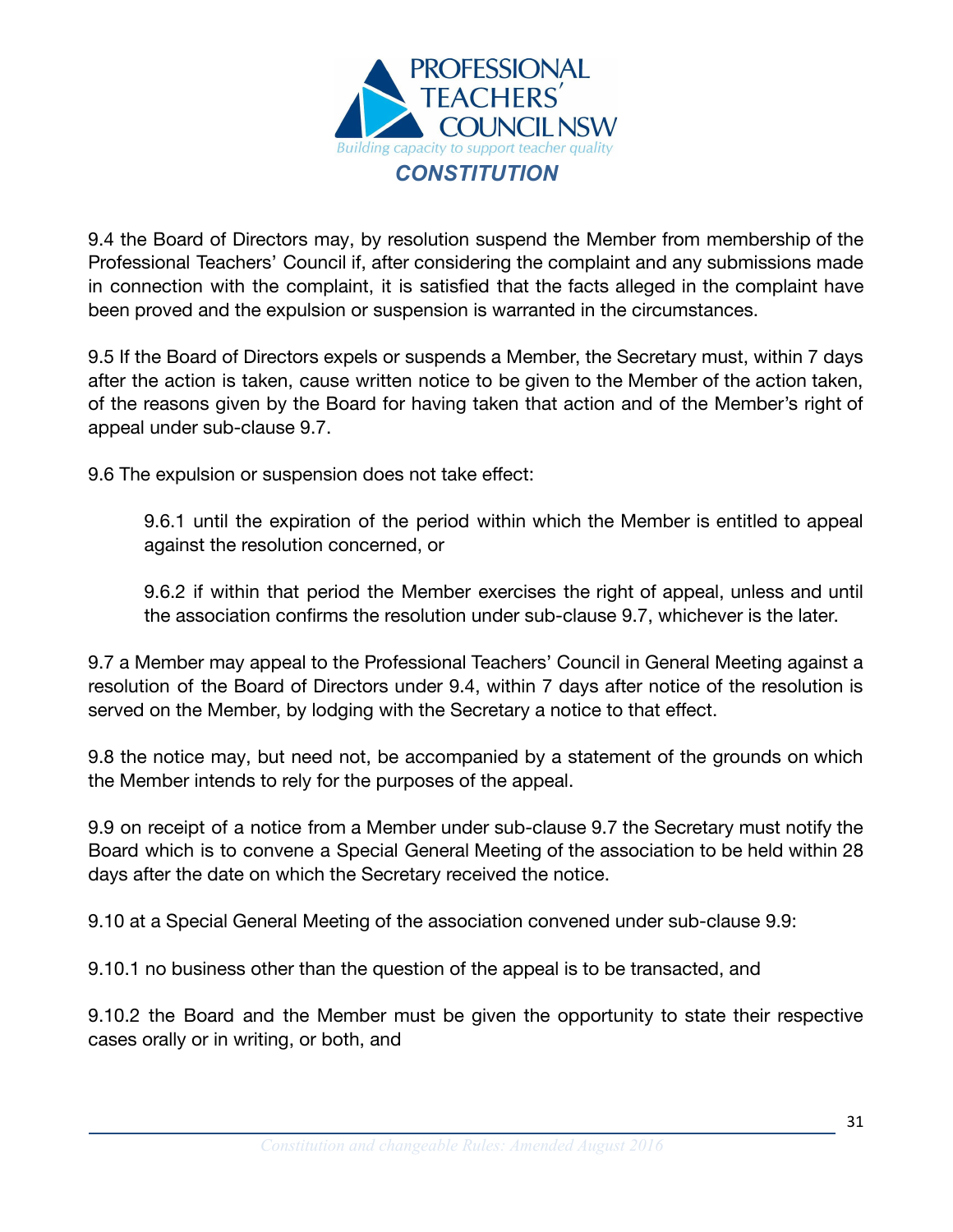

9.10.3 the Members present are to vote by secret ballot on the question of whether the resolution should be confirmed or revoked.

9.10.4 the appeal is to be determined by a simple majority of votes cast by Members of the Professional Teachers' Council.

[Top](#page-2-0)

#### <span id="page-31-0"></span>10. MEDIATION

10.1 in the event that a dispute shall arise between the Directors, or between the Directors and a Member, or between the Members, or between the Professional Teachers' Council and a Member concerning the affairs of the Professional Teachers' Council, the parties must attempt to resolve the dispute by mediation as follows:

10.1.1 the Board must give notice to the parties in question that a dispute has arisen and identify what is in dispute.

10.1.2 the parties must jointly appoint a Mediator.

10.2 if the parties fail to agree on the appointment within 7 days of service of the notice, a Mediator will be appointed by the Secretary for the time being of the Law Institute or Law Society (as the case requires) of the State or Territory in which the Company has its registered office upon the application of either party.

10.3 The parties must observe the instructions of the Mediator about the conduct of the mediation, execute any written agreements that the Mediator may reasonably ask them to execute and make a genuine and determined effort to resolve the dispute.

10.4 if the dispute is not resolved within 14 days after the Mediator is appointed, or any other time that the parties are agreed to in writing, the mediation ceases.

10.5 the Directors and the Members must as far as is reasonably practicable and provided to do so is not in breach of the Law, maintain the status quo concerning the affairs of the Professional Teachers' Council whilst the mediation process is taking place.

10.6 no request for arbitration may be made, nor any application made to a court of law,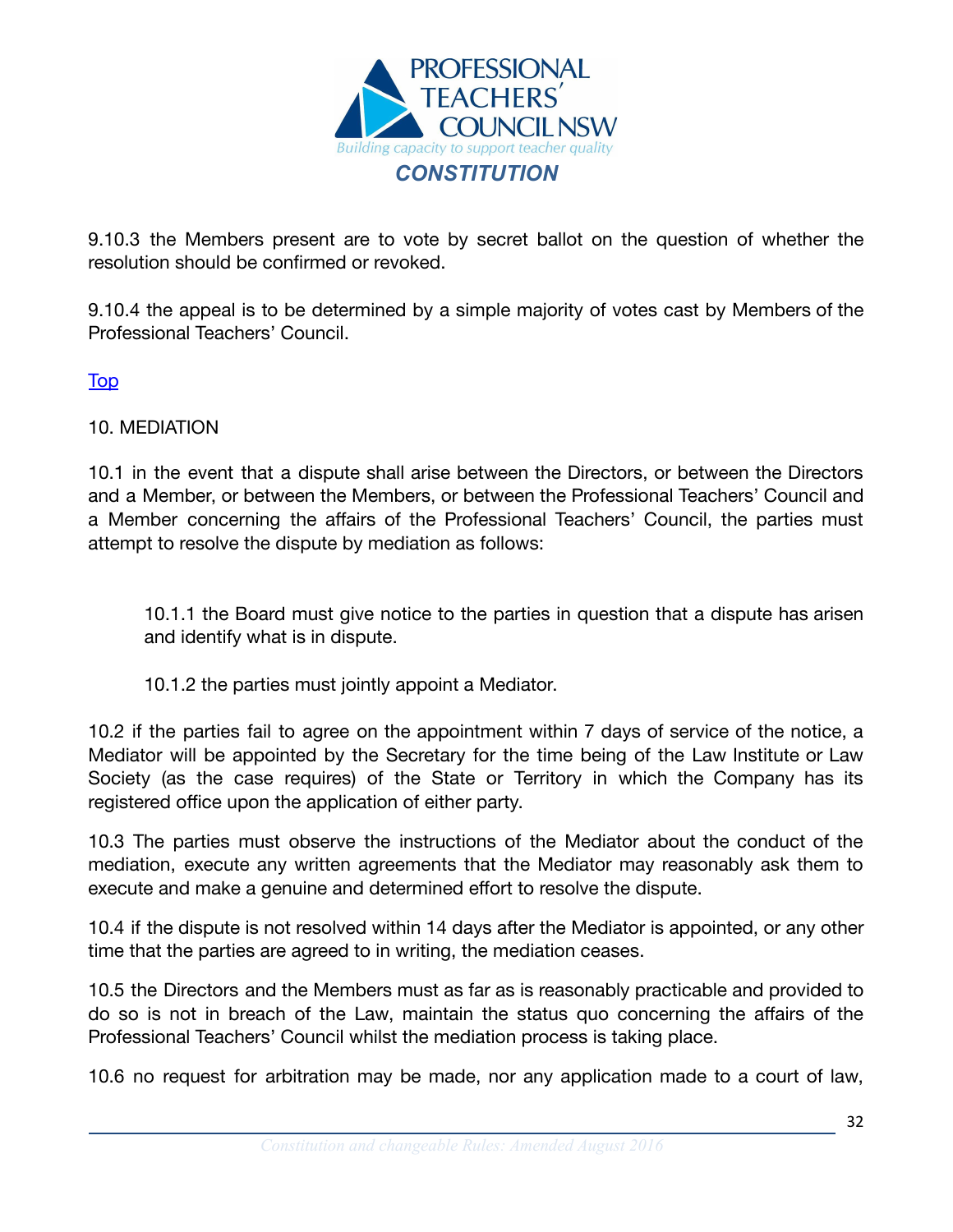

except in the case that the status quo concerning the affairs of the Professional Teachers' Council is not maintained until such time as the parties have attending a mediation meeting.

10.7 each party must pay an equal share of the cost of mediation to the Mediator.

10.8 if the dispute is resolved, each party must sign the terms of the agreement and the terms are binding on the parties.

10.9 the mediation procedure is confidential and written statements prepared for the Mediator, or for a party, and any discussions between the parties and between the parties and the Mediator, before or during the mediation procedure, cannot be used in any legal proceedings. The Mediator shall destroy any notes made during the mediation at the end of the mediation.

#### [Top](#page-2-0)

#### <span id="page-32-0"></span>11. DISSOLUTION AND WINDING UP

11.1 If upon the dissolution or winding-up of the Professional Teachers' Council there remains, after the satisfaction of all its debts and liabilities, any property whatever, the same shall not be paid to or distributed amongst the Members but shall be given or transferred to some other fund, authority or institution:

11.1.1 having objects similar to the objects of the Professional Teachers' Council;

11.1.2 which prohibits the distribution of its income and property to a similar extent to that imposed on the Professional Teachers' Council by this Constitution; and

11.1.3 which is approved by the Commissioner of Taxation as a fund, authority or institution contemplated above.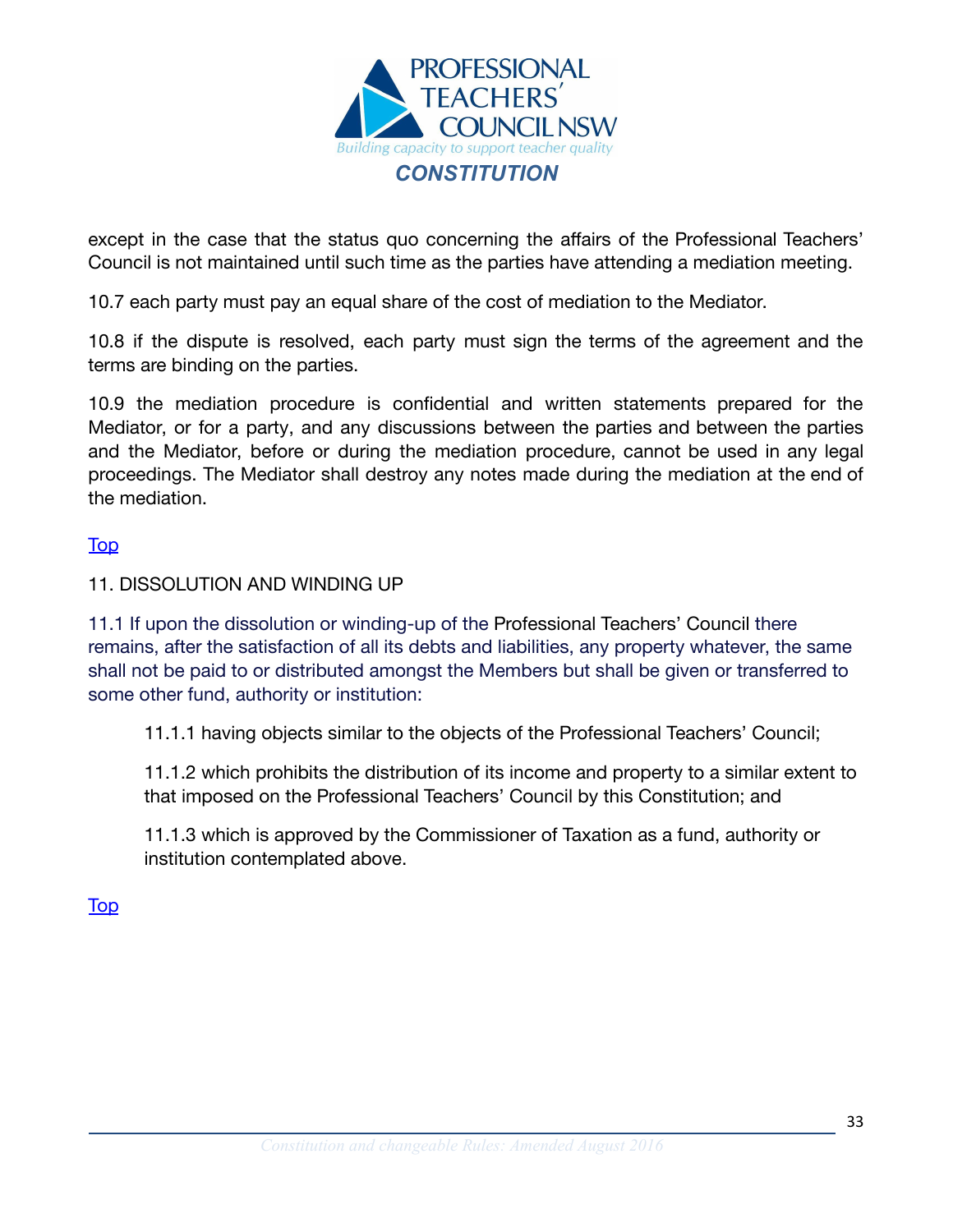

<span id="page-33-0"></span>Appendix 1.

# **APPLICATION FOR MEMBERSHIP OF PROFESSIONAL TEACHERS' COUNCIL of NSW Ltd**

| Name of Association: <u>contract and a series of Association</u>                                                |  |  |  |  |
|-----------------------------------------------------------------------------------------------------------------|--|--|--|--|
|                                                                                                                 |  |  |  |  |
|                                                                                                                 |  |  |  |  |
|                                                                                                                 |  |  |  |  |
| Number of Financial Members: 2008 2009 2010 2020 2021 2022 2023 2024 2022 2023 2024 2022 2023 2024 2022 2023 20 |  |  |  |  |
| Association's next scheduled <b>AGM</b> : Association's next scheduled <b>AGM</b> :                             |  |  |  |  |

*PTC NSW membership fee: \$10.00 plus GST per member (of the joining Association). Association will be invoiced based on the number of financial members as of 31 Dec. Membership runs each financial year.*

Attached find:

- the name of the contact person, a list of elected officers, and board members with terms of office designated
- an adopted constitution, by-laws and/or a written document which specifies our mission, goals, activities, and operating procedures

The association agrees to be bound by the Constitution of the Professional Teachers' Council of NSW Ltd (PTC NSW).

 $\overline{\phantom{a}}$  , and the contract of the contract of the contract of the contract of the contract of the contract of the contract of the contract of the contract of the contract of the contract of the contract of the contrac

\_\_\_\_\_\_\_\_\_\_\_\_\_\_\_\_\_\_\_\_\_\_\_\_\_\_\_\_ \_\_\_\_\_\_\_\_\_\_\_\_\_\_\_\_\_\_\_\_\_

Signature of President National According Contract Date Date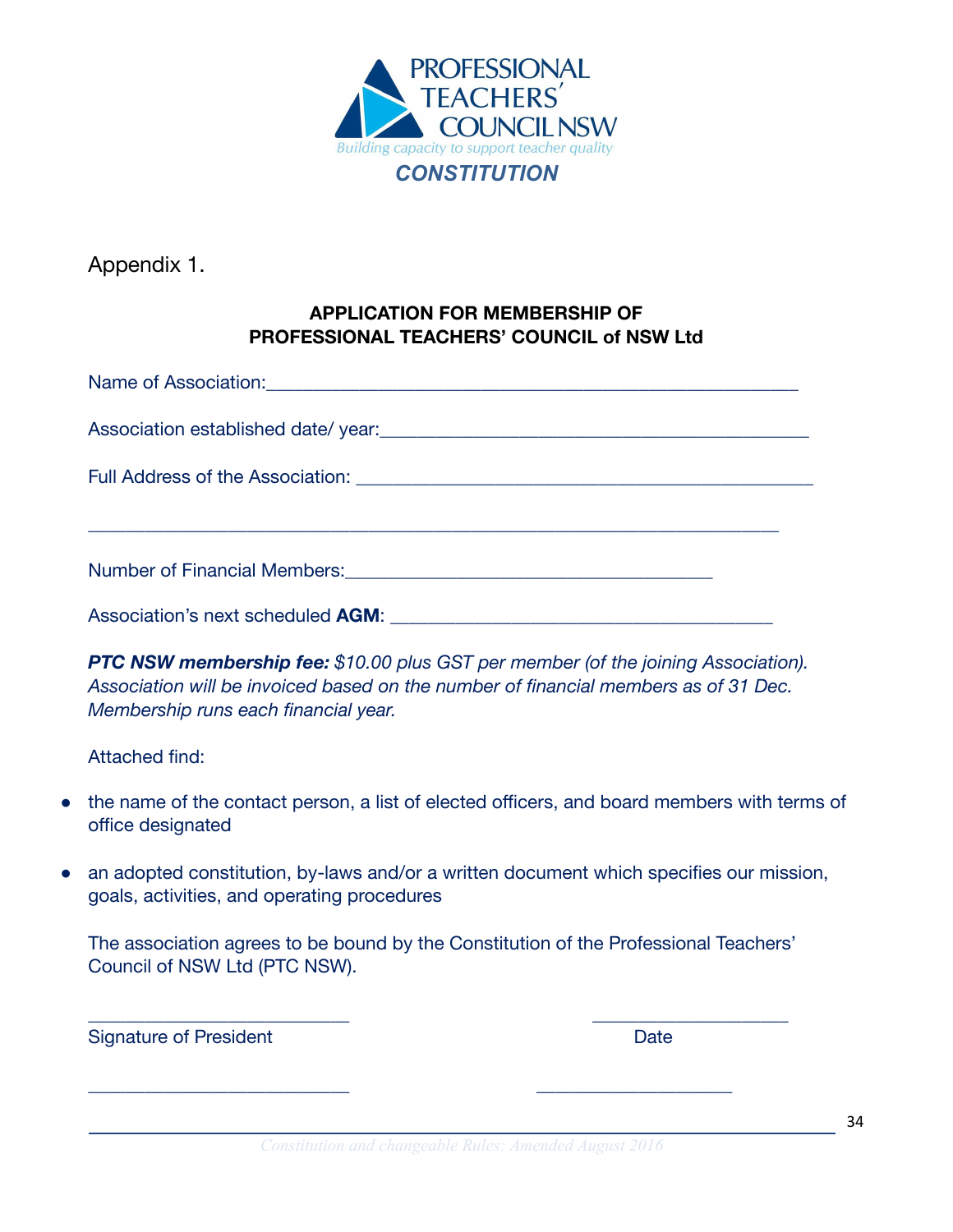

| Signature of Member seconding the application                            | Date                                                       |
|--------------------------------------------------------------------------|------------------------------------------------------------|
| Submitted by:                                                            |                                                            |
|                                                                          |                                                            |
|                                                                          |                                                            |
|                                                                          |                                                            |
| The following details are required for communication and record keeping: |                                                            |
|                                                                          |                                                            |
|                                                                          |                                                            |
|                                                                          |                                                            |
|                                                                          |                                                            |
|                                                                          |                                                            |
|                                                                          |                                                            |
|                                                                          | <u> 1989 - Johann Barn, mars ann an t-Amhair ann an t-</u> |
|                                                                          |                                                            |
|                                                                          |                                                            |
|                                                                          |                                                            |
|                                                                          | <u> 1965 - Johann Barn, mars et al. (b. 1964)</u>          |
|                                                                          |                                                            |
| Executive Officer's Name:<br><u> Executive Officer's Name:</u>           |                                                            |
|                                                                          |                                                            |
|                                                                          |                                                            |
|                                                                          |                                                            |

Briefly outline the reasons for applying to PTC NSW for affiliate membership: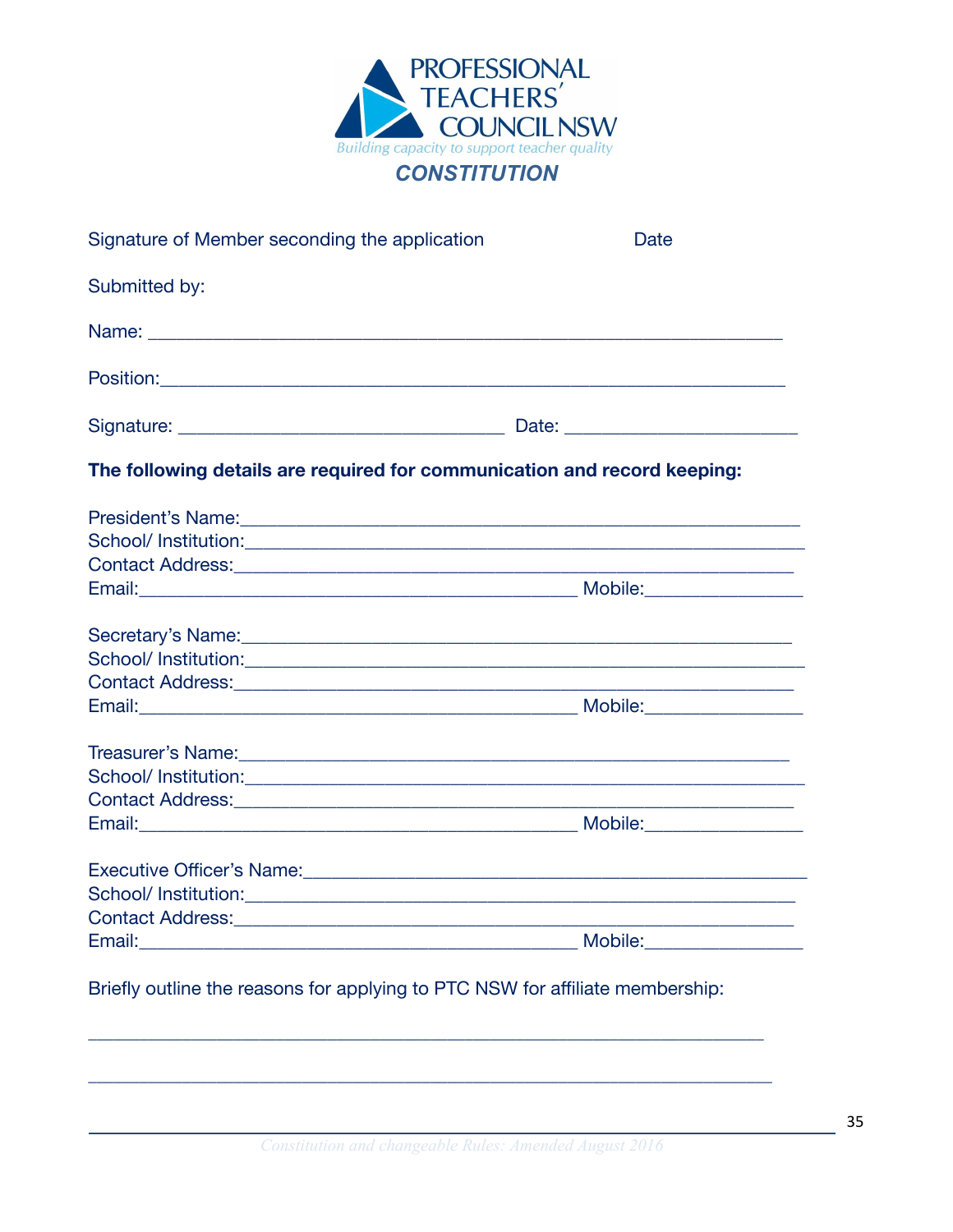

\_\_\_\_\_\_\_\_\_\_\_\_\_\_\_\_\_\_\_\_\_\_\_\_\_\_\_\_\_\_\_\_\_\_\_\_\_\_\_\_\_\_\_\_\_\_\_\_\_\_\_\_\_\_\_\_\_\_\_\_\_\_\_\_\_\_\_\_\_\_\_\_\_\_\_\_\_\_\_\_

\_\_\_\_\_\_\_\_\_\_\_\_\_\_\_\_\_\_\_\_\_\_\_\_\_\_\_\_\_\_\_\_\_\_\_\_\_\_\_\_\_\_\_\_\_\_\_\_\_\_\_\_\_\_\_\_\_\_\_\_\_\_\_\_\_\_\_\_\_\_\_\_\_\_\_\_\_\_\_\_\_

Thank you for your cooperation.

**[Top](#page-2-0)** 

<span id="page-35-0"></span>Appendix 2.

# **APPLICATION FOR ASSOCIATE MEMBERSHIP OF PROFESSIONAL TEACHERS' COUNCIL of NSW Ltd**

We, ......................................................................................................................., President of

.............................................................. ............................................................Association

And

................................................................................................................ Member of

.............................................................. ............................................................Association

hereby apply for the association named above to be an associate Member of the Professional Teachers' Council of NSW Ltd (PTC NSW).

The association agrees to be bound by the Constitution of the Professional Teachers' Council of NSW Ltd (PTC NSW).

................................................................................ .................................... Signature of President National Assembly Date Date

36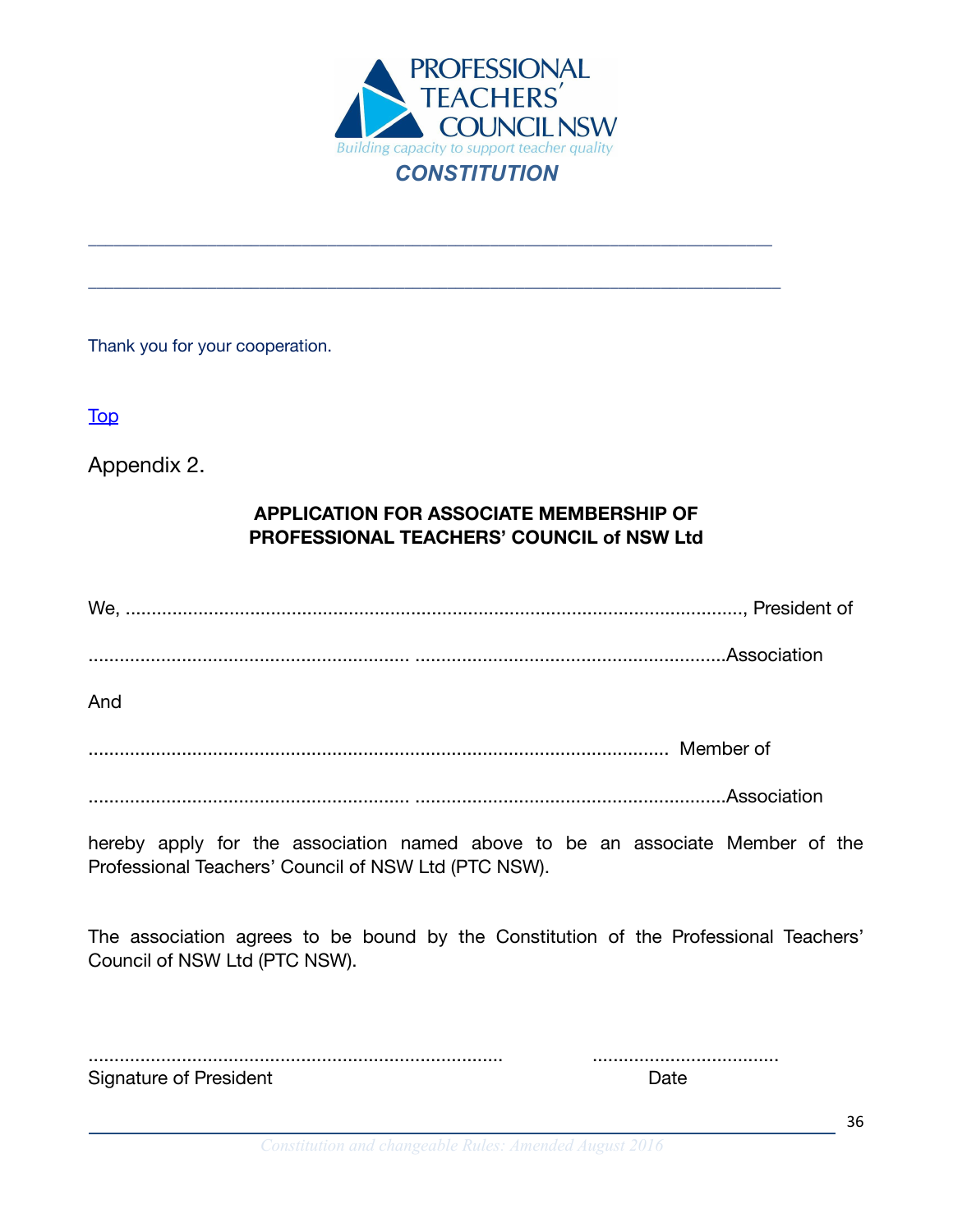

................................................................................ .................................... Signature of Member seconding the application Date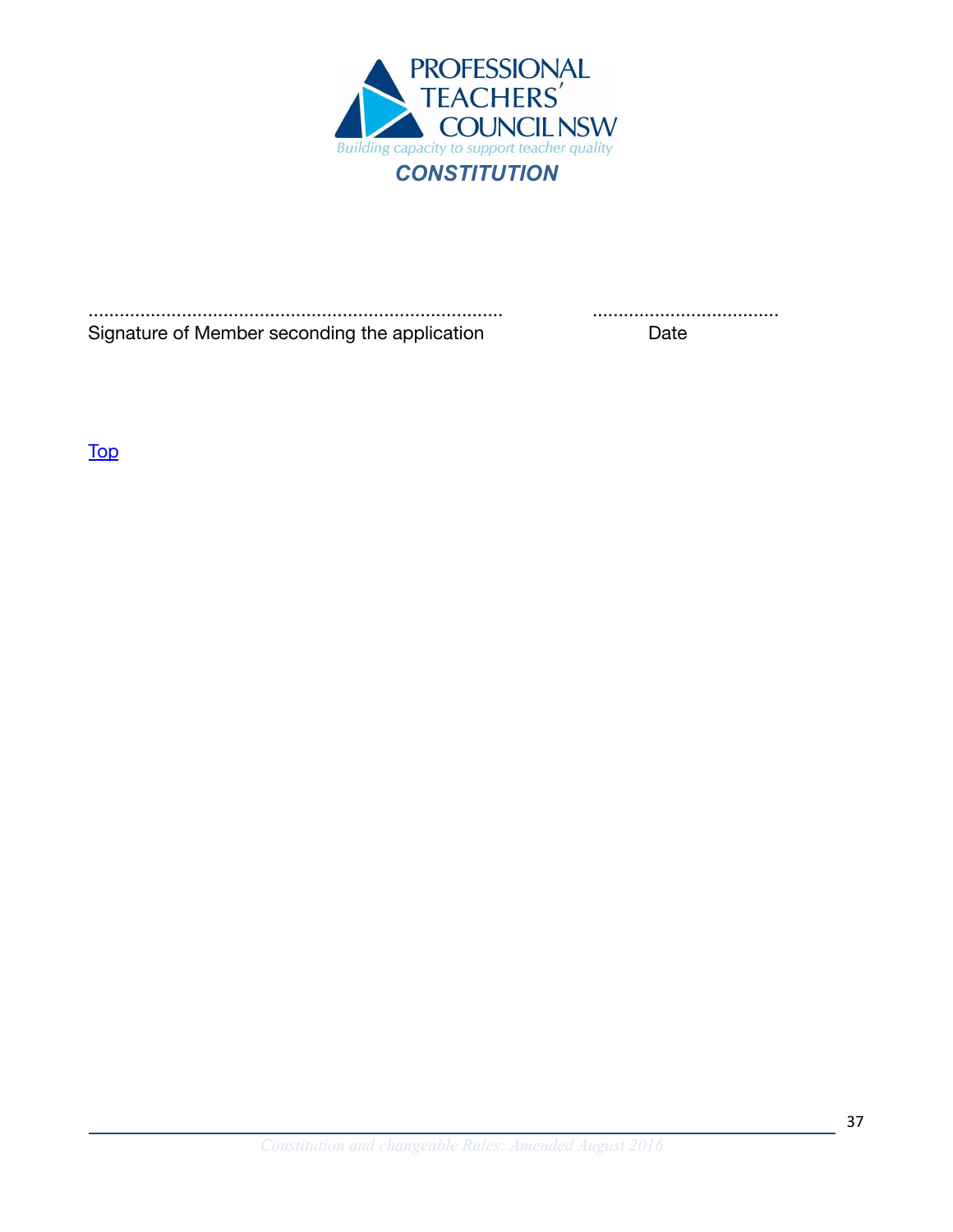

<span id="page-37-0"></span>

| Appendix 3.                                                                                       |                                     |                         |
|---------------------------------------------------------------------------------------------------|-------------------------------------|-------------------------|
| <b>PROXY FORM</b>                                                                                 |                                     |                         |
| <b>Given Name</b>                                                                                 | Surname                             |                         |
|                                                                                                   |                                     |                         |
| being a Member of the Professional Teachers' Council NSW hereby appoint:<br>please print details) |                                     |                         |
|                                                                                                   |                                     |                         |
| <b>Given Name</b>                                                                                 | <b>Surname Surname</b>              | <b>Association Name</b> |
|                                                                                                   |                                     |                         |
|                                                                                                   | Given Name Surname Association Name |                         |
| as my proxy to vote on my behalf at the Annual General Meeting of the Company to be held          |                                     |                         |
|                                                                                                   |                                     |                         |
| My proxy is hereby authorised to vote *in favour of / *against the following resolutions.         |                                     |                         |

# **\* Strike out whichever is not desired.**

Note 1: In the event of the Member desiring to vote for or against any resolution she/he shall instruct the proxy accordingly. Unless otherwise instructed, the proxy may vote as she/he thinks fit.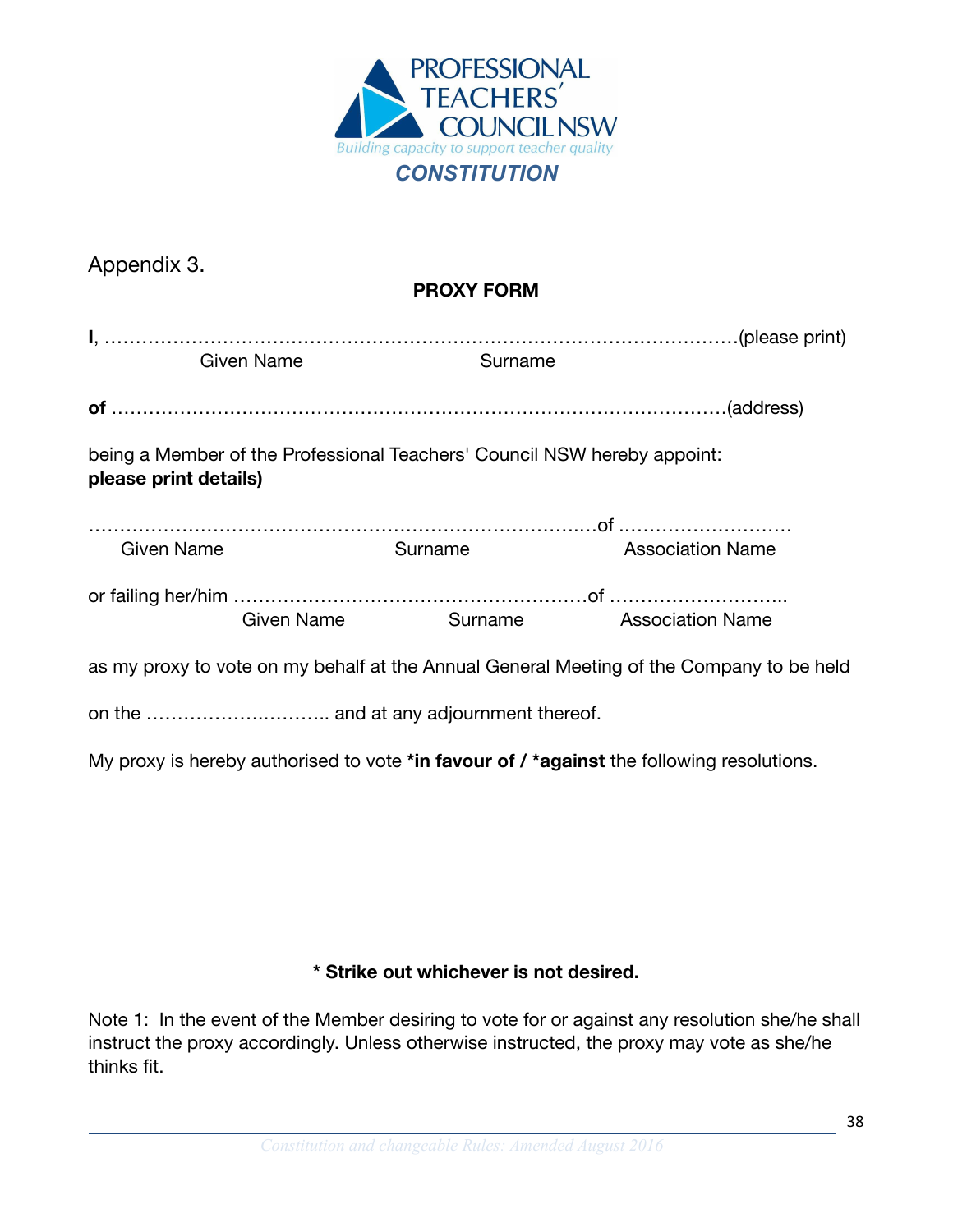

**Member Association:** …………………………**Position held:** ………………………………….